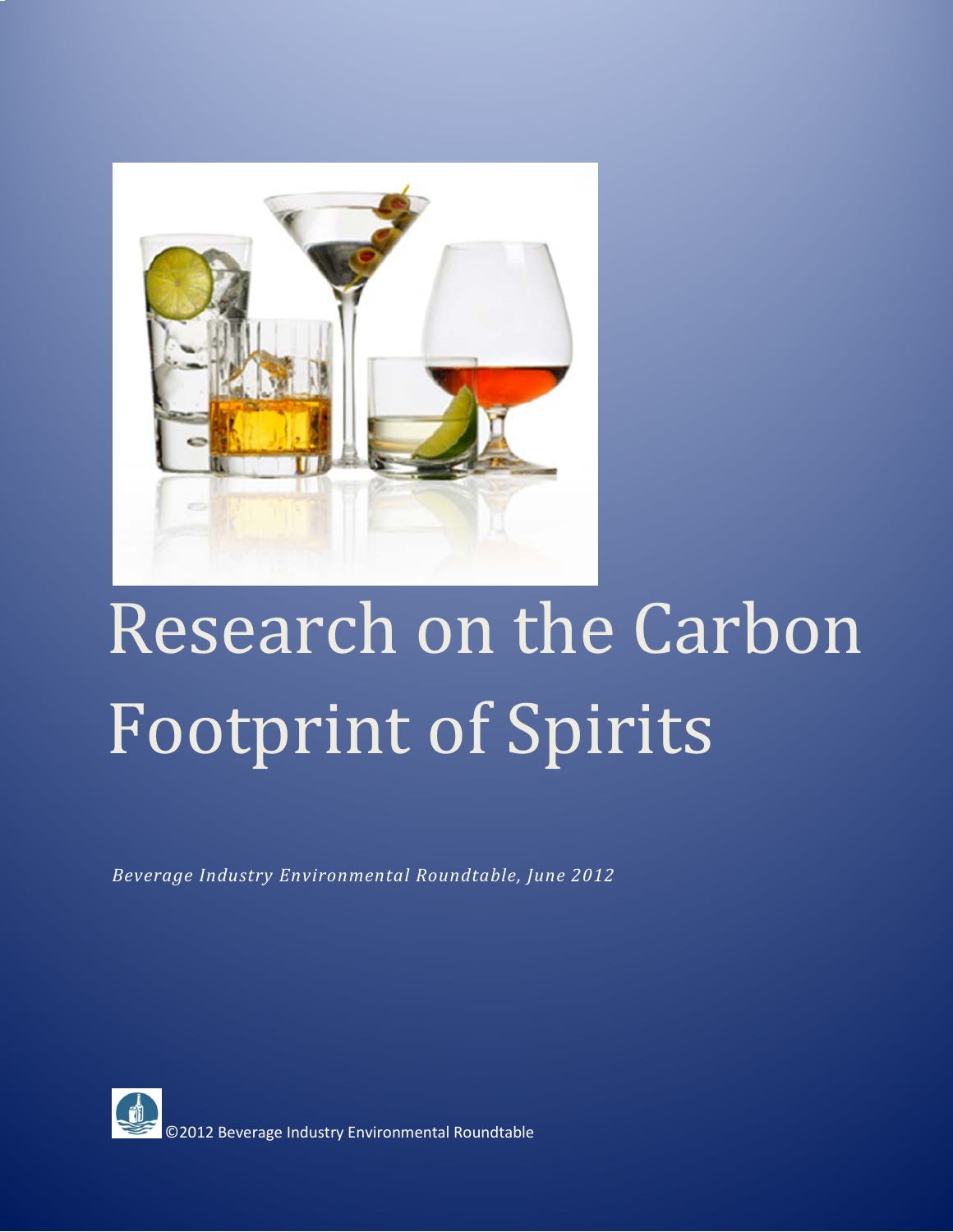### **1.0 Introduction**

Global awareness and concern regarding the impact of climate change continues to be a focal point as businesses seek to achieve better business in terms of reduced cost and risk while achieving positive impact on the world around them. As this issue advances on the list of global priorities, businesses in the beverage sector have already begun implementing strategies to reduce their Greenhouse Gas (GHG) emissions and thusly their impact on the global climate.

To continue to drive understanding of impacts and identify reduction priorities, the Beverage Industry Environmental Roundtable (BIER), whose membership includes representatives from the beverage alcohol, brewing, and non-alcoholic beverage sectors, has initiated research and analysis of select beverage product category carbon footprints.

BIER has focused on this particular line of research because it provides an excellent understanding of the significant drivers of carbon footprinting for beverages, and it supports BIER's broader goals of conducting data collection and quantification of beverage sector impacts on the environment (such as GHG emissions). As leaders of environmental stewardship in the beverage industry, BIER looks to support informed decision making through knowledge, data and experience sharing, conducting relevant research that will contribute to the various forums where hotspots identification, product category rules and metrics are being discussed and developed for different categories.

This carbon footprint analysis research will support key business decisions regarding where GHG reduction opportunities lie and the significance of their implementation within the beverage industry. Crafted as a series of five reports and accompanying emissions calculation workbooks, these analyses evaluate the carbon impacts of sourcing materials, production, distribution and use for five beverage categories – **beer, bottled water, carbonated soft drink, spirits** and **wine** – in Europe and North America. This report presents results regarding the carbon footprint assessment of **spirits**. Given that detailed life cycle assessments and greenhouse gas emissions evaluations for the European spirits industry have been performed, particularly for Scotch whisky,<sup>[1](#page-0-0)</sup> this document and the supporting emissions calculation tool focus on the key contributors of GHG emissions and show the impact of aspect changes across the lifecycle of whiskey in North America.

As with any product carbon footprint or carbon quantification exercise, there are many factors, assumptions, and performance variables that can impact the calculated outcome for a given product or products. This is no different for beverages for which there are numerous categories, numerous varieties (specific stock keeping units (SKUs)), and varying production methods and recipes. These factors result in unique products within the beverage category that will inherently demonstrate varying carbon footprint values.

<span id="page-1-0"></span> <sup>1</sup> *Scotch Whisky Life Cycle Assessment*, 2009, The Scotch Whisky Research Institute and The Scotch Whiskey Association

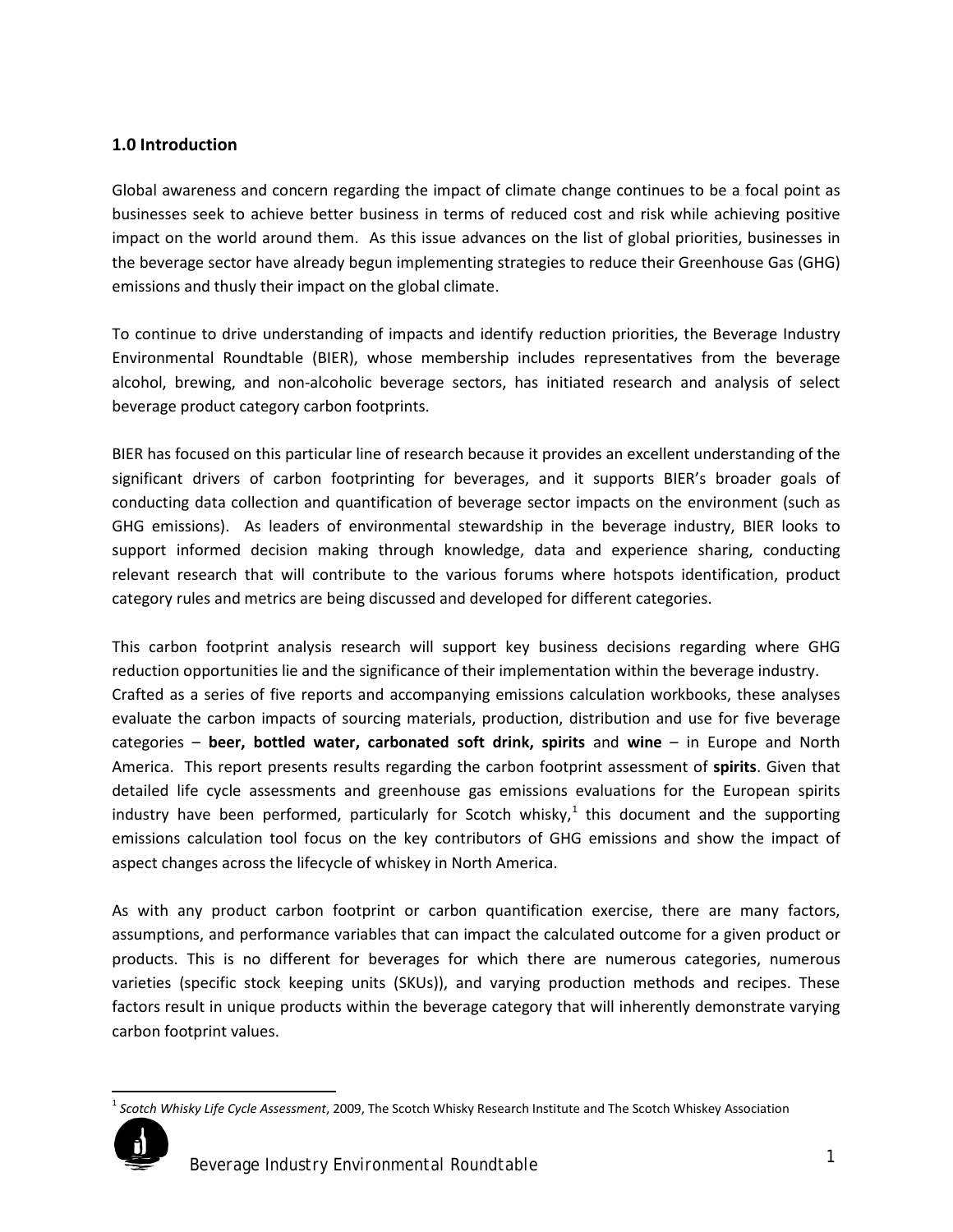The ability to compare beverages, as well as their estimated carbon footprints, is very difficult at best. It is not the intention of this work to represent product comparisons. Rather, the intention is to provide perspective on the key drivers to beverage product footprints. The research conducted and shared herein is intended to be both a culpability analysis and a sensitivity analysis of the carbon impacts of select beverage categories. The purpose of the research is: 1) to identify those aspects of the respective beverage value chain that contribute significantly to the overall carbon footprint; and 2) to evaluate the sensitivity of the carbon footprint to variations in material or process practice aspects (such as packaging material selection, distribution logistics, recycling rates, etc.) for which the beverage companies desired further investigation.

The carbon modeling and analysis is based, in a large part, on primarily data from and the performance experience of BIER member companies through their independent business analyses and evaluations, such as life cycle assessments and greenhouse gas (GHG) inventories.

One output of the process has been the development of a clearinghouse for secondary data resources, which facilitate the creation of a single directory of data resources for the beverage sector. This secondary data set will be included in the upcoming version of the *Beverage Industry Sector Guidance for Greenhouse Gas Emissions Reporting*. [2](#page-1-0)

<span id="page-2-0"></span> <sup>2</sup> *Beverage Industry Sector Guidance for Greenhouse Gas Reporting, v. 2.0*, 2010, Beverage Industry Environmental Roundtable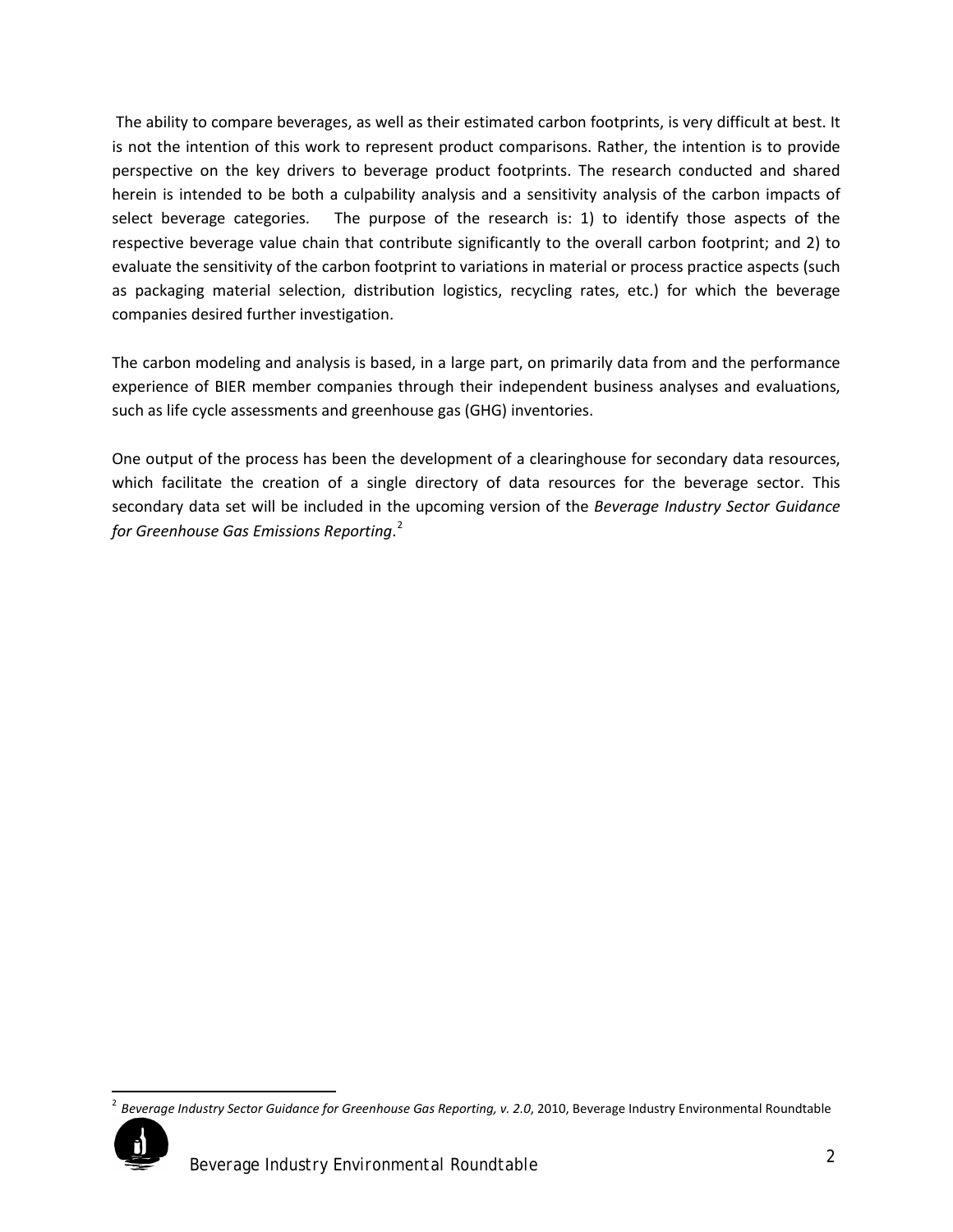#### **2.0 An Overview of Product Carbon Footprint**

A product carbon footprint is an evaluation of GHG emissions across the life cycle of a product. All emissions within the value chain boundary of a specific product are accounted for and assigned to a functional unit - which could be a specific container, serving size, or case of product.

The components of the product-level value chain include the GHG emissions associated with raw material inputs, transportation streams, manufacturing, and disposal/recycling of beverage materials. Aggregated GHG emissions from all activities related to a product, from the extraction of basic raw materials, through manufacturing and distribution and including consumer use and end of life (recycling/disposal), are included in the product carbon footprint. Figure 1 presents a simplified process map of the value chain for a typical beverage product.



#### **Figure 1. Beverage Process Map**

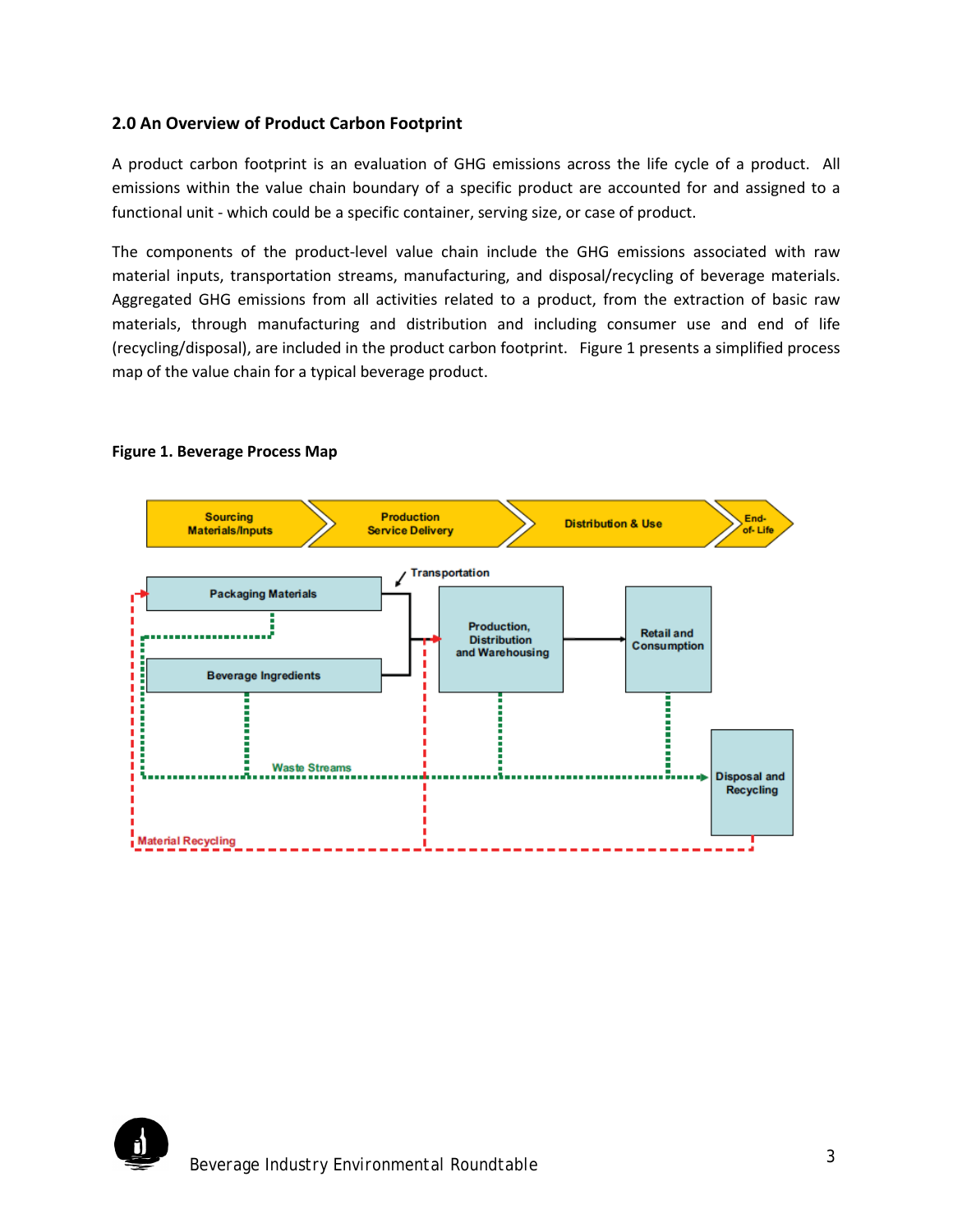#### **3.0 Spirits Modeling**

Modeling methodologies utilized in this analysis of the carbon footprint of spirits followed those outlined in the *Beverage Industry Sector Guidance for Greenhouse Gas Emissions Reporting*. [3](#page-2-0) This beverage industry guidance is aligned with the recognized protocols contained in *The Greenhouse Gas Protocol[4](#page-4-0)* and *Publicly Available Specification PAS 2050 – Specification for the Assessment of the Life Cycle Greenhouse Gas Emissions of Goods and Services*. [5](#page-4-1)

The carbon footprint of spirits was assessed utilizing an Excel spreadsheet-based modeling tool developed for this analysis. Table 1 shows the categories and processes of the value chain that were included in the analysis.

| Category                         | Processes                                                                             |                                             |  |  |  |
|----------------------------------|---------------------------------------------------------------------------------------|---------------------------------------------|--|--|--|
|                                  | Barley                                                                                |                                             |  |  |  |
| Beverage Ingredients             |                                                                                       | Corn                                        |  |  |  |
|                                  |                                                                                       | Rye                                         |  |  |  |
|                                  |                                                                                       | Water                                       |  |  |  |
|                                  | Glass Bottle                                                                          | <b>PET Bottle</b>                           |  |  |  |
|                                  | Cap                                                                                   | Cap                                         |  |  |  |
|                                  | Paper Label                                                                           | Paper Label                                 |  |  |  |
| Packaging Materials <sup>a</sup> | Label Adhesive                                                                        | Label Adhesive                              |  |  |  |
|                                  | Corrugated Cardboard                                                                  | Corrugated Cardboard                        |  |  |  |
|                                  | <b>LPDE Shrink Wrap</b>                                                               | <b>LPDE Shrink Wrap</b>                     |  |  |  |
|                                  | Wood Pallet                                                                           | Wood Pallet                                 |  |  |  |
| Production and Warehouse         | Distillation                                                                          |                                             |  |  |  |
|                                  | Bottling                                                                              |                                             |  |  |  |
|                                  | Co-products - Agricultural Burden, Energy and Transportation                          |                                             |  |  |  |
|                                  |                                                                                       | Maturation (additional agricultural burden) |  |  |  |
|                                  |                                                                                       | Warehousing                                 |  |  |  |
|                                  | Electricity and Natural Gas (in-store refrigeration, lighting and<br>climate control) |                                             |  |  |  |
| Retail and Consumption           | Consumer Refrigeration                                                                |                                             |  |  |  |
|                                  | Consumer Disposal                                                                     |                                             |  |  |  |
|                                  | Road                                                                                  |                                             |  |  |  |
| Transportation and Distribution  | Rail                                                                                  |                                             |  |  |  |
|                                  | Ocean                                                                                 |                                             |  |  |  |

#### **Table 1. Modeled Processes – Spirits**

\* multiple recycling methodologies were incorporated for packaging materials

<span id="page-4-0"></span><sup>&</sup>lt;sup>3</sup> *Ibid*, p. 6<br><sup>4</sup> The Greenhouse Protocol – A Corporate Accounting and Reporting Standard, 2004, World Business Council for Sustainable Development

<span id="page-4-1"></span><sup>5</sup> *Publicly Available Specification 2050:2011 – Specification for the Assessment of the Lifecycle Greenhouse Gas Emissions*, 2011, British Standards Institute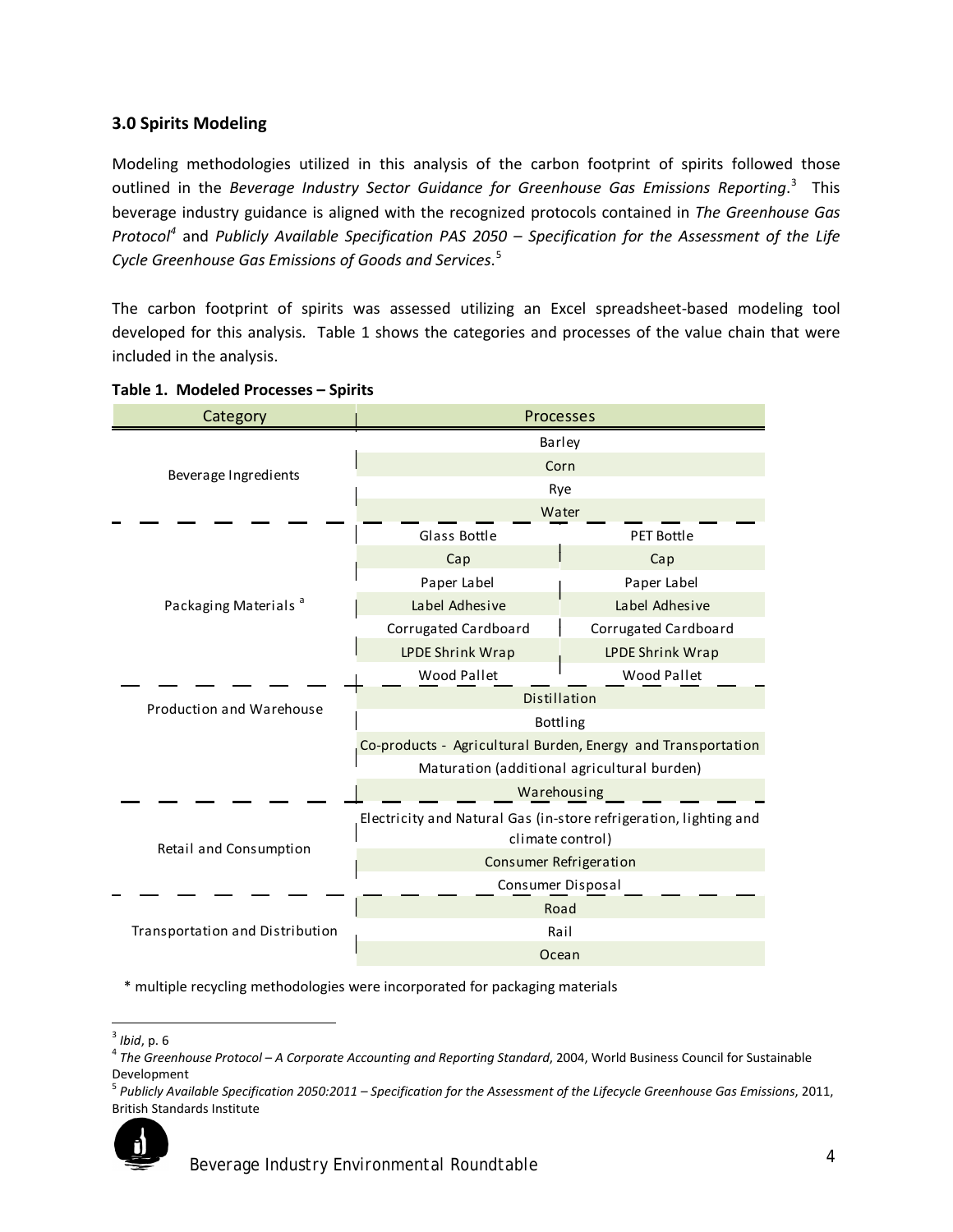Excluded processes are the following:

- Construction of capital equipment,
- Maintenance and operation of support equipment,
- Labor and employee transport, and
- Manufacture and transport of packaging materials not associated with final product.

#### **3.1 Beverage Format**

The following beverage format, or functional unit, was analyzed:

• **North America – 750 milliliter glass bottle; 12-pack; corrugated cardboard.**

The analysis assumes a high-proof North American whiskey. It is not intended to represent a specific type or brand of spirit.

#### **3.2 Analysis Methodology and Modeled Scenarios**

The carbon emissions from the processes identified in Table 1 were calculated using activity data provided by BIER member companies and emission factors from recognized sources, such as IPCC<sup>[6](#page-4-0)</sup> and the ecoinvent<sup>[7](#page-5-0)</sup> databases. Where specific data was required for the analysis, but not readily available, assumptions were made based on engineering judgment.

Baseline emission scenarios were determined from data identified by BIER member companies as typical for the processes of concern.

The following specific value chain aspects were selected by BIER member companies for more detailed analysis to determine their impacts on the overall product carbon footprint:

- Raw material selection (emission factor),
- Distillation type (column vs. pot),
- Maturation (duration),
- Distribution assumptions (transportation modes),
- By- product processing (allocations),
- Primary package weight,
- Primary package material, and
- Recycling methodology<sup>[8](#page-5-1)</sup> (see box below).

<span id="page-5-1"></span><span id="page-5-0"></span><sup>8</sup> *Greenhouse Gas Protocol – Product Life Cycle Accounting and Reporting Standard*, 2011, World Resources Institute & World Business Council for Sustainable Development



<span id="page-5-2"></span><sup>—&</sup>lt;br>6 <sup>6</sup>Guidelines for National Greenhouse Gas Inventories, 2006, Intergovernmental Panel on Climate Change<br><sup>7</sup> ecoinvent data v 2.2, 2009, Swiss Centre for Lifecycle Inventories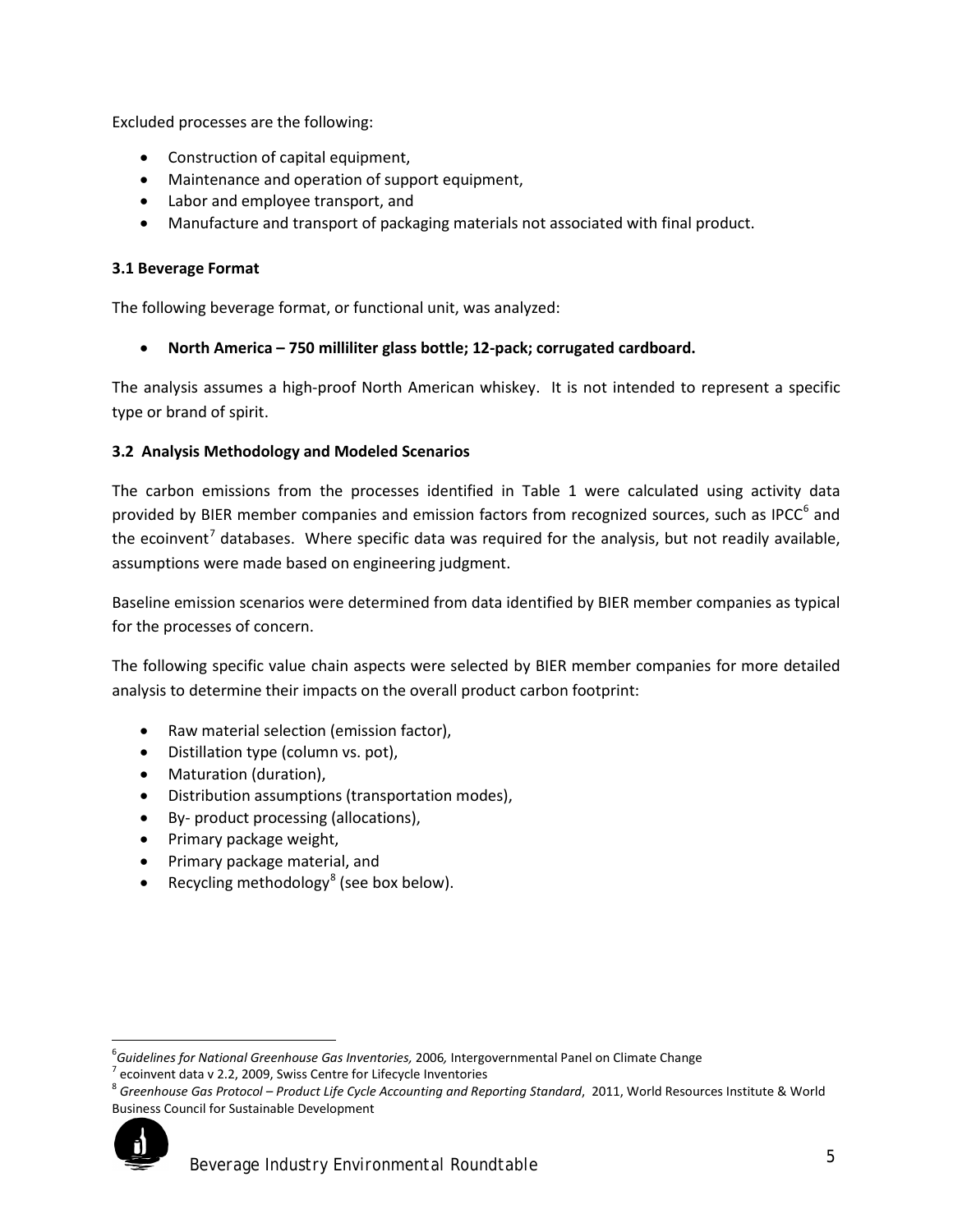#### **Recycling Allocation Methods**

*Closed loop approximation method* - a recycling allocation method in which materials are recycled into the same product repeatedly - that is, material being recycled is used to displace virgin material input *Recycled content method* - a method in which a product's post-consumer waste materials are recycled into multiple products, including a portion of the same product, and the recycling process emissions are allocated to the life cycle that uses the recycled material.

Low and high data values, as well as typical values (used for the baseline), for these select aspects were provided by BIER member companies, and the resulting impact to the overall footprint was assessed.

Table 2 presents the ranges of these values that were modeled.When modeling each variable's range, all other process variables were held constant at their baseline value.

#### **Table 2. Range of Modeled Process Variables**

|                                                 |           | <b>North America</b> |           |
|-------------------------------------------------|-----------|----------------------|-----------|
|                                                 | Low       | <b>Baseline</b>      | High      |
| <b>Raw Material Selection</b>                   |           |                      |           |
| Emission Factor (g CO2e/g)                      |           |                      |           |
| Barley                                          | <b>ND</b> | 0.421                | <b>ND</b> |
| Corn                                            | <b>ND</b> | 0.434                | <b>ND</b> |
| Rye                                             | <b>ND</b> | 0.342                | <b>ND</b> |
| <b>Primary Packaging Weight</b>                 |           |                      |           |
| Glass Bottle (g)                                | 385.0     | 450.0                | 595.0     |
| <b>Primary Packaging Material Selection</b>     |           |                      |           |
| Glass Bottle (g)                                |           | 450.0                |           |
| PET Bottle (g)                                  |           | 50.0                 |           |
| <b>Distillation Type</b>                        |           |                      |           |
| Energy Use (MJ/liter of final product 80 proof) |           |                      |           |
| Column                                          | 2.8       | 8.0                  | 8.0       |
| Pot                                             | 8.0       | 9.6                  | 30.8      |
| <b>Bottling</b>                                 | 0.2       | 0.6                  | 1.5       |
| <b>Maturation</b>                               |           |                      |           |
| Storage Term (years)                            | 3.0       | 5.0                  | 12.0      |
| <b>Transportation</b>                           |           |                      |           |
| Emission Factor (g CO2/ton-mile)                |           |                      |           |
| Road                                            | 143.2     | 143.2                | 143.2     |
| Rail                                            | 3.4       | 23.2                 | 54.1      |
| Ocean                                           | 17.2      | 17.2                 | 80.5      |

ND = No Data

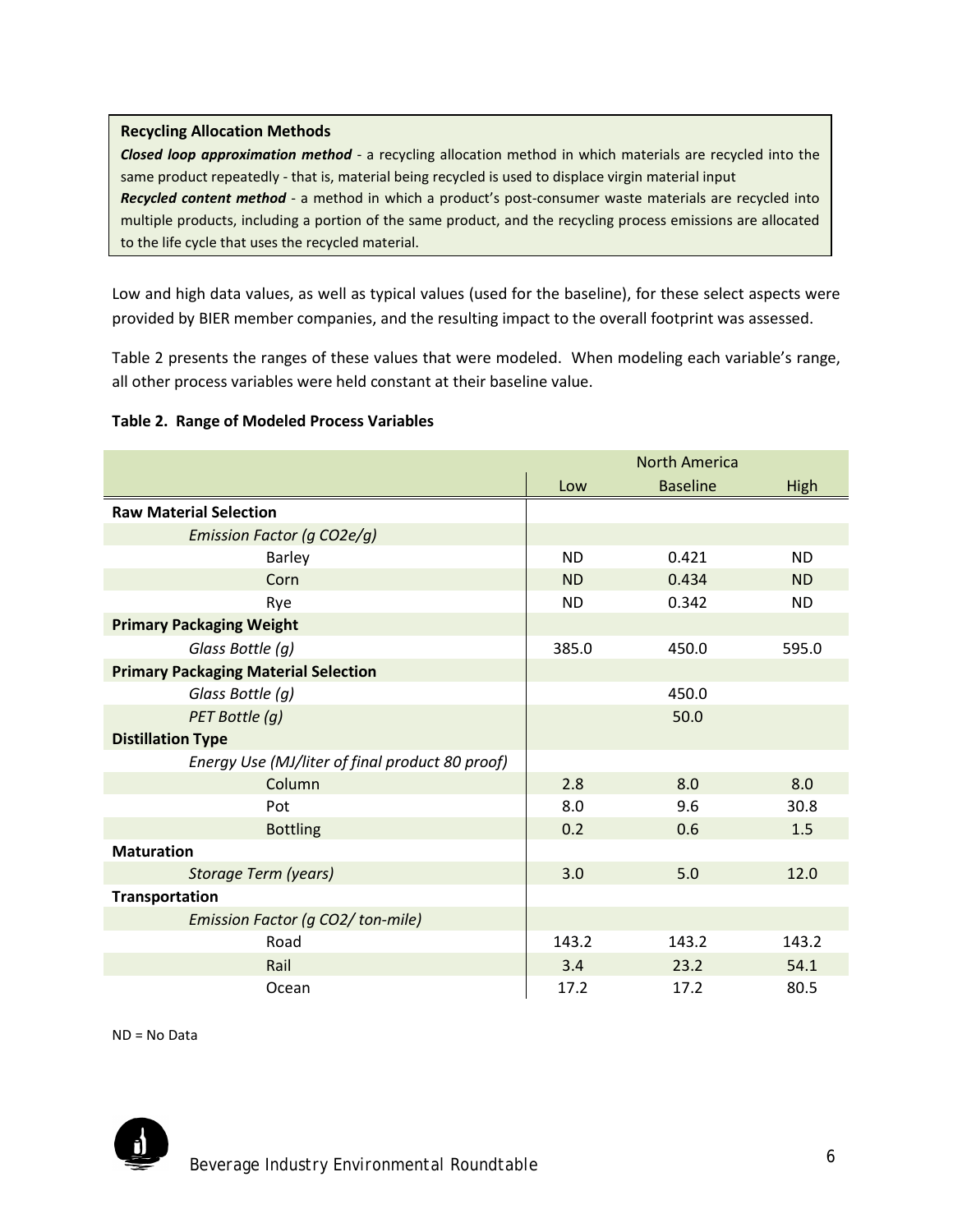#### **3.2.1 Data Sources and Assumptions**

Weights of the bottles and other packaging materials as well as data on energy use and raw material content and usage were provided by BIER members.

The generic grain recipe of 79 percent corn, 13 percent barley malt and 8 percent rye was provided by BIER members.

Emission factors for transportation of the finished product were based on railway trade organization data, global road transport data and ecoinvent database values and were utilized to illustrate the sensitivity of the change in mode of transportation on the overall footprint. Transport distances of 500 miles by road, 500 miles by rail, and 3000 miles by ship were assumed.

The emission factor for glass bottle production was taken from a European container glass life cycle assessment (LCA).<sup>[9](#page-5-2)</sup> The recycled glass content of the bottle was assumed at 54 percent based on this LCA.

Based on member input, a 2 percent annual loss of product was assumed during maturation.

Emission factors for PET bottles were obtained from PlasticsEurope's Eco-profile database<sup>[10](#page-7-0)</sup> for bottlegrade resin production and subsequent bottle conversion. The PET recycling rate (29%) was taken from NAPCOR's 2010 report on PET container recycling.<sup>[11](#page-7-1)</sup> Input of recycled PET to the bottle production process, which offsets the use of virgin PET, was conservatively assumed at 3 percent.

Detailed data references can be found in Attachment 1.

<span id="page-7-2"></span><span id="page-7-1"></span><sup>&</sup>lt;sup>11</sup> 2010 Report on Post Consumer PET Container Recycling Activity – Final Report, 2010, National Association for PET Container Resources



<sup>&</sup>lt;sup>9</sup> Life Cycle Assessment for Container Glass, FEVE, 2010, The European Container Glass Federation<br><sup>10</sup> Eco-profile for PET bottles, 2010, PlasticsEurope

<span id="page-7-0"></span>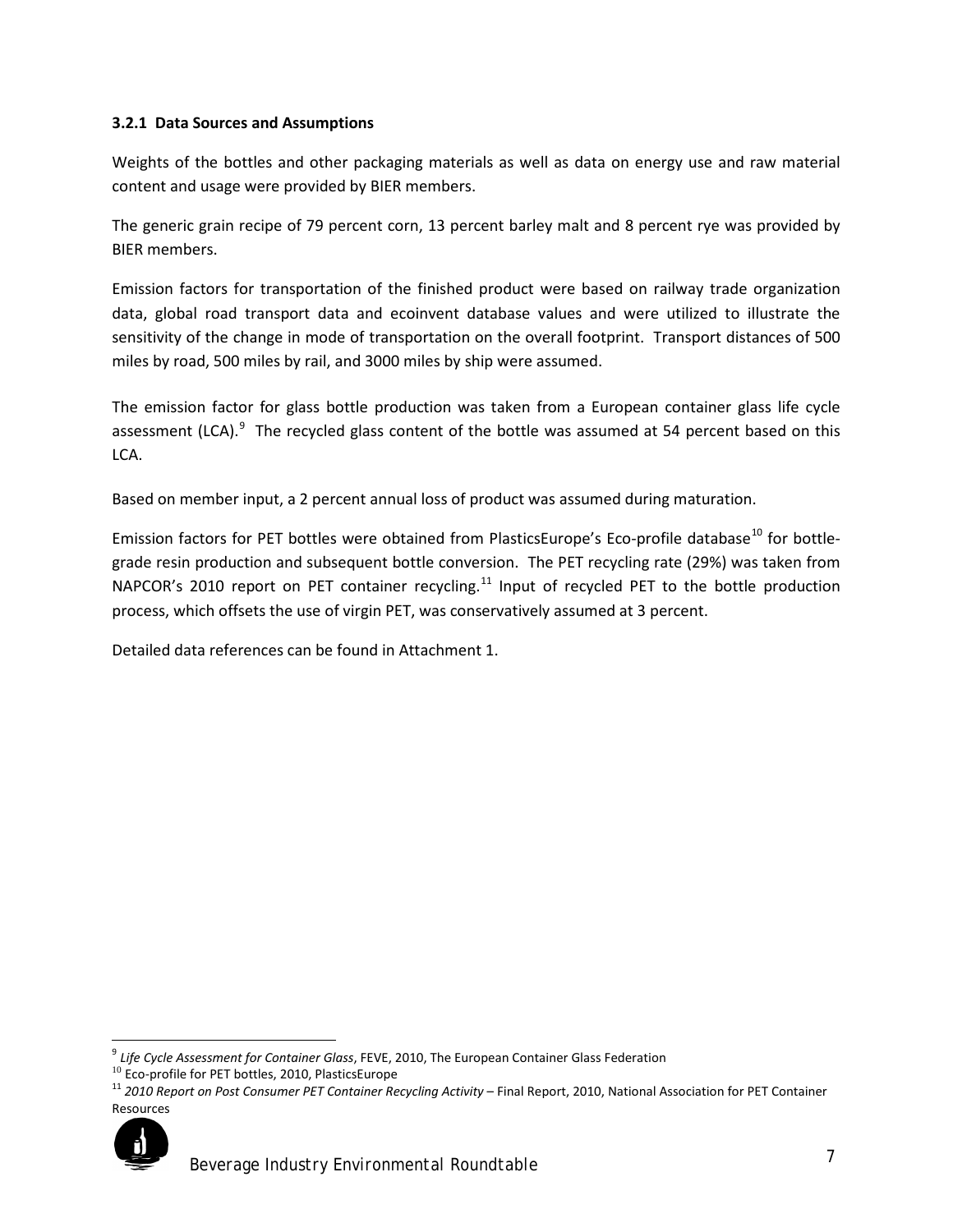#### **4.0 Results**

The analysis results are presented by distillation type  $-$  column and pot  $-$  to illustrate the impact of the variable aspects on the total footprint of the two distillation processes.

#### **4.1 Baseline**

The largest contributors to the carbon footprint for the baseline scenario are shown in Table 3.

|                                   |                                                      | <b>Column Distillation</b> |                           | <b>Pot Distillation</b> |
|-----------------------------------|------------------------------------------------------|----------------------------|---------------------------|-------------------------|
|                                   | CO <sub>2</sub> e (grams)<br><b>Percent of Total</b> |                            | CO <sub>2</sub> e (grams) | Percent of Total        |
| <b>Pot Distillation</b>           |                                                      |                            | 1195.7                    | 40.3                    |
| Column Distillation               | 992.3                                                | 36.1                       |                           |                         |
| Glass Bottle (750 mL)             | 559.4                                                | 20.4                       | 559.4                     | 18.8                    |
| Maturation (Additional Ag Burden) | 138.8                                                | 5.1                        | 160.5                     | 5.4                     |
| Warehousing                       | 283.5                                                | 10.3                       | 283.5                     | 9.5                     |
| Corn                              | 240.4                                                | 8.8                        | 240.4                     | 8.1                     |
| Transportation                    | 185.5                                                | 6.8                        | 185.5                     | 6.2                     |
| Barley                            | 95.3                                                 | 3.5                        | 95.3                      | 3.2                     |
| <b>Bottling</b>                   | 74.4                                                 | 2.7                        | 74.4                      | 2.5                     |
| Electricity                       | 62.1                                                 | 2.3                        | 62.1                      | 2.1                     |
| <b>Corrugated Cardboard</b>       | 57.4                                                 | 2.1                        | 57.4                      | 1.9                     |
| <b>Others</b>                     | 60.9                                                 | 2.2                        | 55.8                      | 1.9                     |
| Total (Closed Loop) <sup>c</sup>  | 2750                                                 | 100                        | 2970                      | 100                     |

**Table 3. Largest Contributors to Spirits Carbon Footprint <sup>a</sup>**

<sup>a</sup> Closed loop baseline scenario

 $<sup>b</sup>$  Individually less than one percent</sup>

 $\degree$  Given the uncertainty inherent to secondary data points utilized in conducting these analyses, all "Total" values have been rounded to the nearest 10's value for Tables 3,4, and 5 in this report.

As shown in the table, for the column distillation process, the total carbon footprint was calculated to be 2745 grams of CO2e per 750 ml bottle. Of this total, distillation is the largest component (36%) of the total product carbon footprint, followed by the glass bottle (20%), warehousing (10%), and corn production and transport (9%). These processes account for 76 percent of the total footprint.

For the pot distillation process, the total carbon footprint is 2971 grams of CO2e per 750 milliliter bottle. Of this total, distillation is the largest contributor (40%). The glass bottle comprises 18 percent of the total, followed by warehousing (10%), and corn (8%). These processes account for 77 percent of the total footprint.

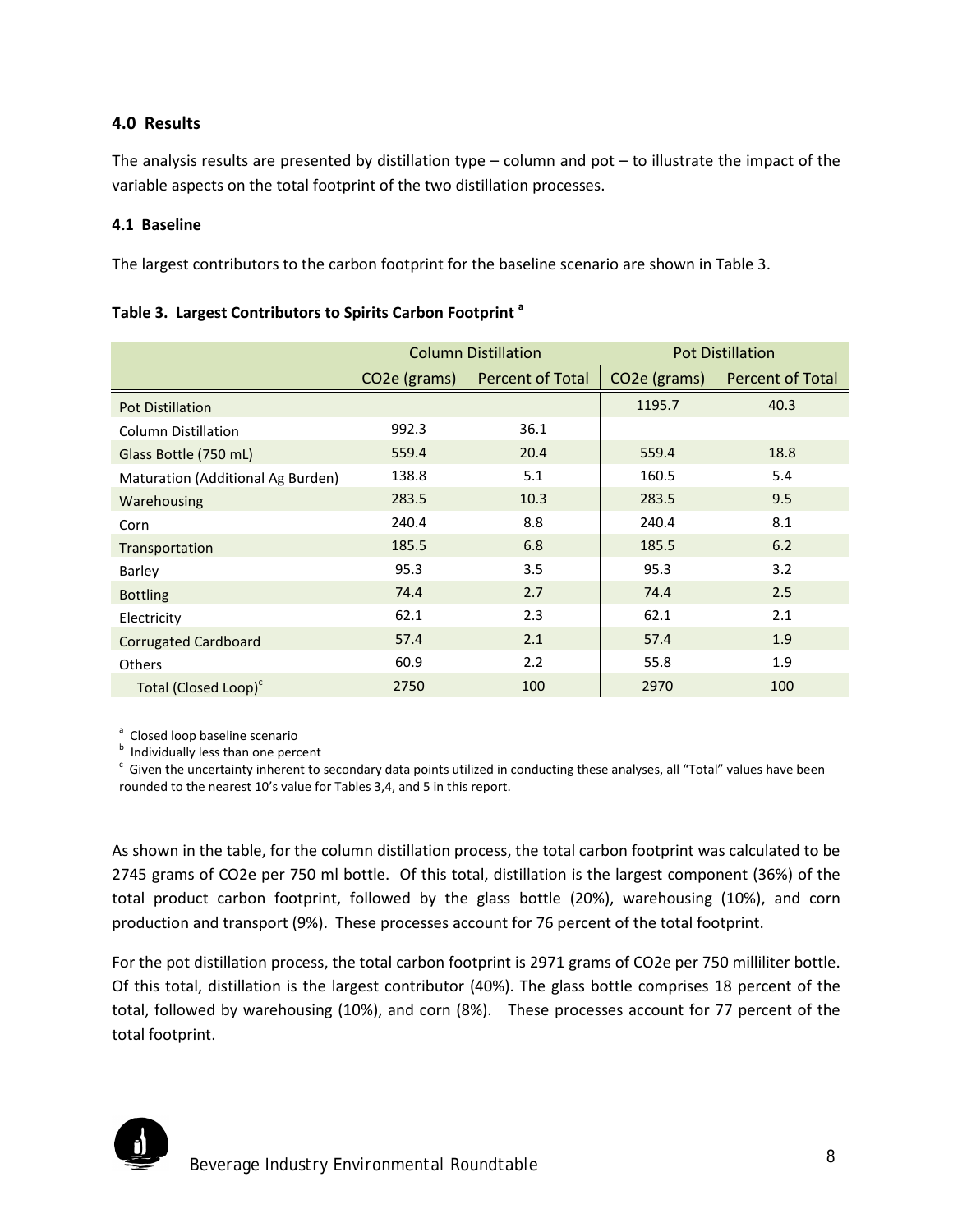#### **4.2 Specific Value Chain Aspects**

Table 4 shows the influence of varying the selected value chain aspects from low to high values and the resultant impact on the total carbon footprint for column distillation. Each of these aspects is discussed below.

#### **Table 4. Impact of Changes to Select Value Chain Aspects – Column Distillationa**

|                            | Range of Variation        |                                   |  |  |  |
|----------------------------|---------------------------|-----------------------------------|--|--|--|
|                            | CO <sub>2</sub> e (grams) | <b>Portion of Total Footprint</b> |  |  |  |
| Column distillation        | 350 to 990                | 17% to 36%                        |  |  |  |
| <b>Maturation</b>          | 80 to 360                 | 3% to 12%                         |  |  |  |
| Distribution assumptions   | 170 to 470                | 6% to 16%                         |  |  |  |
| By-product processingb     | $-40$                     | $-2\%$                            |  |  |  |
| Primary packaging weight   | 480 to 730                | 18% to 25%                        |  |  |  |
| Primary packaging material | 140 to 560                | 5% to 17%                         |  |  |  |

<sup>a</sup> See note c in Table 3<br><sup>b</sup> Dua to the lask of sig

**Due to the lack of significant data at the time of these analyses, a single value (vs. range) was assigned for the estimation of** by-product impacts. It is BIER's intention to amend these analyses periodically and as additional data becomes available.

Table 5 shows the influence of varying the selected value chain aspects from low to high values and the resultant impact on the total carbon footprint for pot distillation. Each of these aspects is discussed below.

#### Table 5. Impact of Changes to Select Value Chain Aspects – Pot Distillation<sup>a</sup>

|                            |                           | Range of Variation                |  |  |  |  |
|----------------------------|---------------------------|-----------------------------------|--|--|--|--|
|                            | CO <sub>2</sub> e (grams) | <b>Portion of Total Footprint</b> |  |  |  |  |
| Pot distillation           | 990 to 3820               | 36% to 68%                        |  |  |  |  |
| <b>Maturation</b>          | 90 to 410                 | 3% to 13%                         |  |  |  |  |
| Distribution assumptions   | 170 to 470                | 6% to 14%                         |  |  |  |  |
| By-product processingb     | $-40$                     | $-1\%$                            |  |  |  |  |
| Primary packaging weight   | 480 to 730                | 17% to 23%                        |  |  |  |  |
| Primary packaging material | 140 to 560                | 4% to 16%                         |  |  |  |  |

<sup>a</sup> See note c in Table 3<br><sup>b</sup> Dua to the lask of sig

<sup>b</sup> Due to the lack of significant data at the time of these analyses, a single value (vs. range) was assigned for the estimation of by-product impacts. It is BIER's intention to amend these analyses periodically and as additional data becomes available.

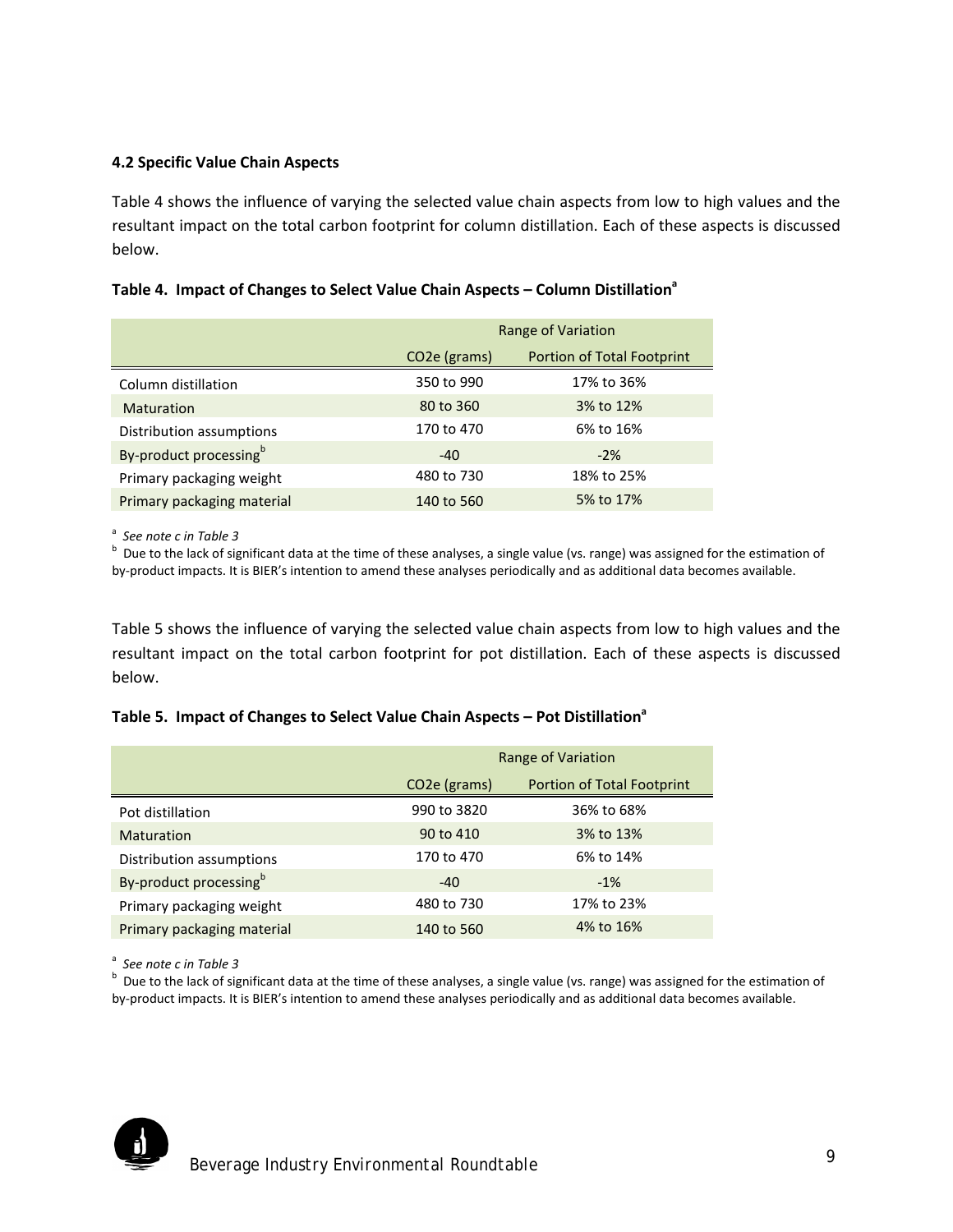#### **4.2.1 Raw Material Selection**

Production and transport of corn, barley malt and rye make up 13 percent of the total carbon footprint for column distillation and 12 percent of the total for pot distillation based on the baseline agricultural emission factor data provided. As this data is universally recognized, no additional data was provided for alternative factors; thus a range was not modeled.

#### **4.2.2 Primary Packaging Weight**

The impact from a change in 750 ml glass bottle weights of 385 to 595 gram glass bottles resulted in an impact that is approximately 17 to 25 percent of the total footprint.

#### **4.2.3 Primary Packaging Material**

The impact of a 50 gram 750 ml PET bottle versus a 450 gram 750 ml glass bottle was assessed. The PET bottle production resulted in an impact that is four percent of the total footprint, compared to the glass bottle's impact that is 17 percent of the total.

#### **4.2.4 Distillation**

The contribution from column distillation varied from 17 percent to 36 percent of the total carbon footprint and the contribution from pot distillation varied from 36 percent to 68 percent of the total.

These results reflect the wide variation of distillation operations in the industry. The type of distillation utilized is highly dependent on the product and not interchangeable. For example, Scotch malt whisky utilizes pot distillation, and Scotch grain whisky is made in column stills. A blended whisky contains portions of both. Many other small batch spirits ( e.g. bourbons, rums, and tequilas) are produced in pot stills, which offer more flexibility within the process.

Production volume and efficiency objectives are also drivers. Where high capacity and lower cost per unit output is the objective, column distillation would be utilized.

#### **4.2.5 Maturation**

Impact from the variation in the duration of maturation was modeled by determining the additional amount of raw materials required to compensate for evaporative losses occurring during the varying maturation times. Modeling a change in maturation duration from 3 years to 12 years results in a range of contribution to the total footprint from 3 to 13 percent, respectively.

Final product characteristics are dependent on specific maturation times. The specific characteristics, such as flavor profile, that give a spirit its desired identity can only be achieved by definitive maturation times. Thus, changing established maturation times would adversely affect any distilled spirit.

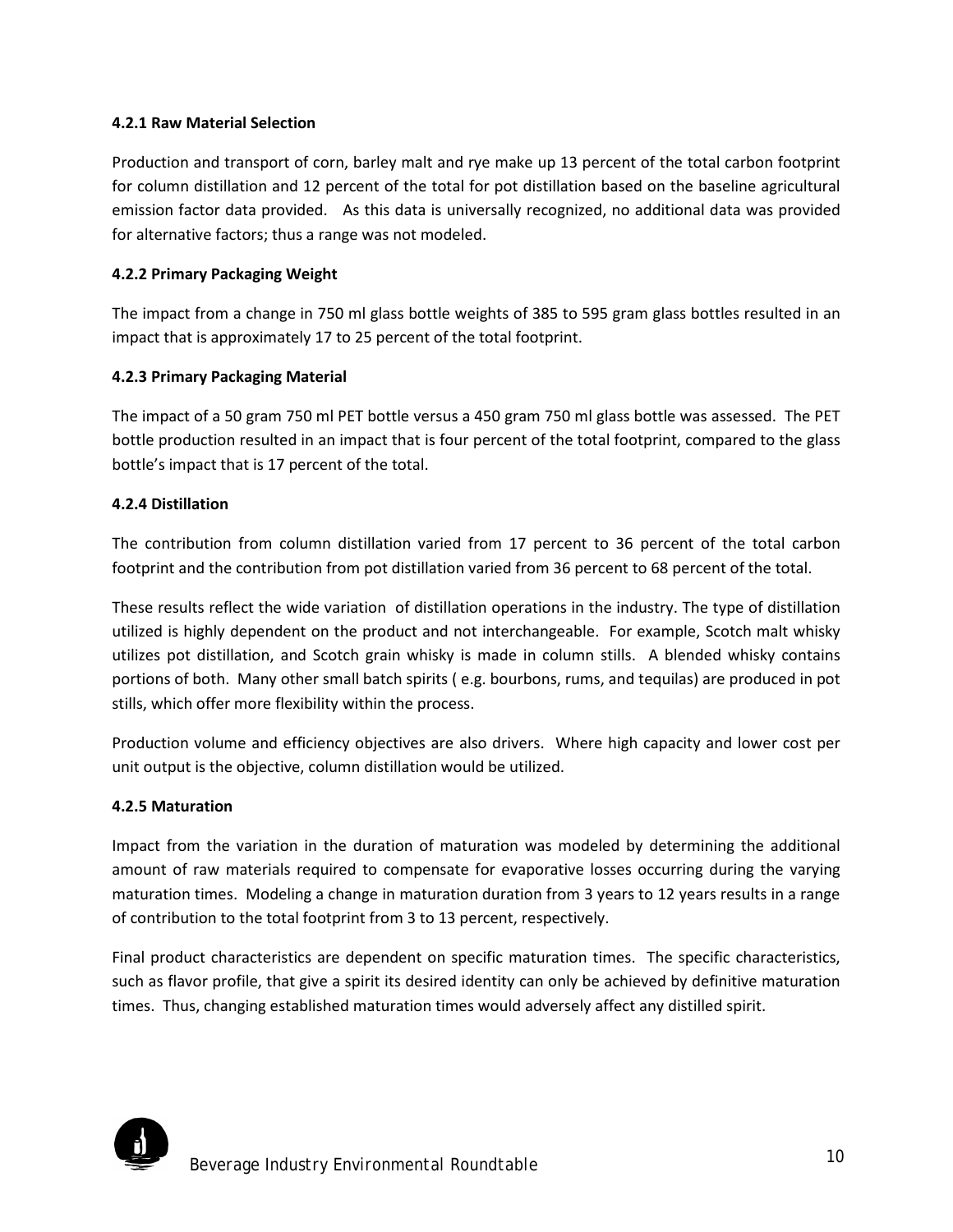#### **4.2.6 By-product Processing**

Economic allocation of emissions to by-products was assessed utilizing the methodology detailed in the BIER sector guidance.<sup>[12](#page-7-2)</sup> The emissions associated with the by-products - raw materials and their transport and production operations (e.g. dewatering) - are allocated to the by-product based on economic values of the primary product and the by-products.

The allocation of emissions associated with spent grains (distillers' dried grains and stillage) resulted in  $CO<sub>2</sub>$  reductions of 2 percent and 1 percent of the total whiskey footprint for the column and pot distillation scenarios, respectively.

#### **4.2.7 Distribution Transportation**

Modeling of distribution of the final product to the retailer and consumer included transport by truck, rail, and ship.

The transport impact on the total footprint ranged from 6 to 16 percent for a product produced using column distillation and 6 to 14 percent for a product from pot distillation.

#### **4.2.8 Recycling Allocation**

The application of the two recycling allocation methodologies to packaging materials can be seen in Attachment 2, in which the impacts are highlighted. Emission factors for glass production that reflect only the use of recycled material in the production process are unavailable. Thus the same factor referenced in Section 3.2.1, and its inherent recycled content, was used for both methodologies. The assessment of the two recycling allocation methodologies to packaging materials showed an insignificant impact for both the glass and PET bottles.

The PET emission factor for the two methodologies only differs by 2 percent, and the bottle is only 3 percent of the total carbon footprint. Thus, the difference in the two recycling methodologies on the overall footprint is insignificant.

# **4.3 Quality and Uncertainty**

The quality of the results is determined by the quality of the data obtained from BIER members and the quality and uncertainty of the emission factor data selected. For example, where primary data was provided by BIER members, such as container mass, the data is high quality with little uncertainty. Similarly, carbon emission data for the life cycles of glass containers is well documented in comprehensive LCA studies. It should be noted that these sources of secondary data refer to "industry average" emission factors and do not reveal the differences or reflect the "bandwidth" of the varying performance of suppliers, nor the regional differences that exist.

<span id="page-11-0"></span> <sup>12</sup> Beverage Industry Environmental Roundtable, *op cit.,* p. 60

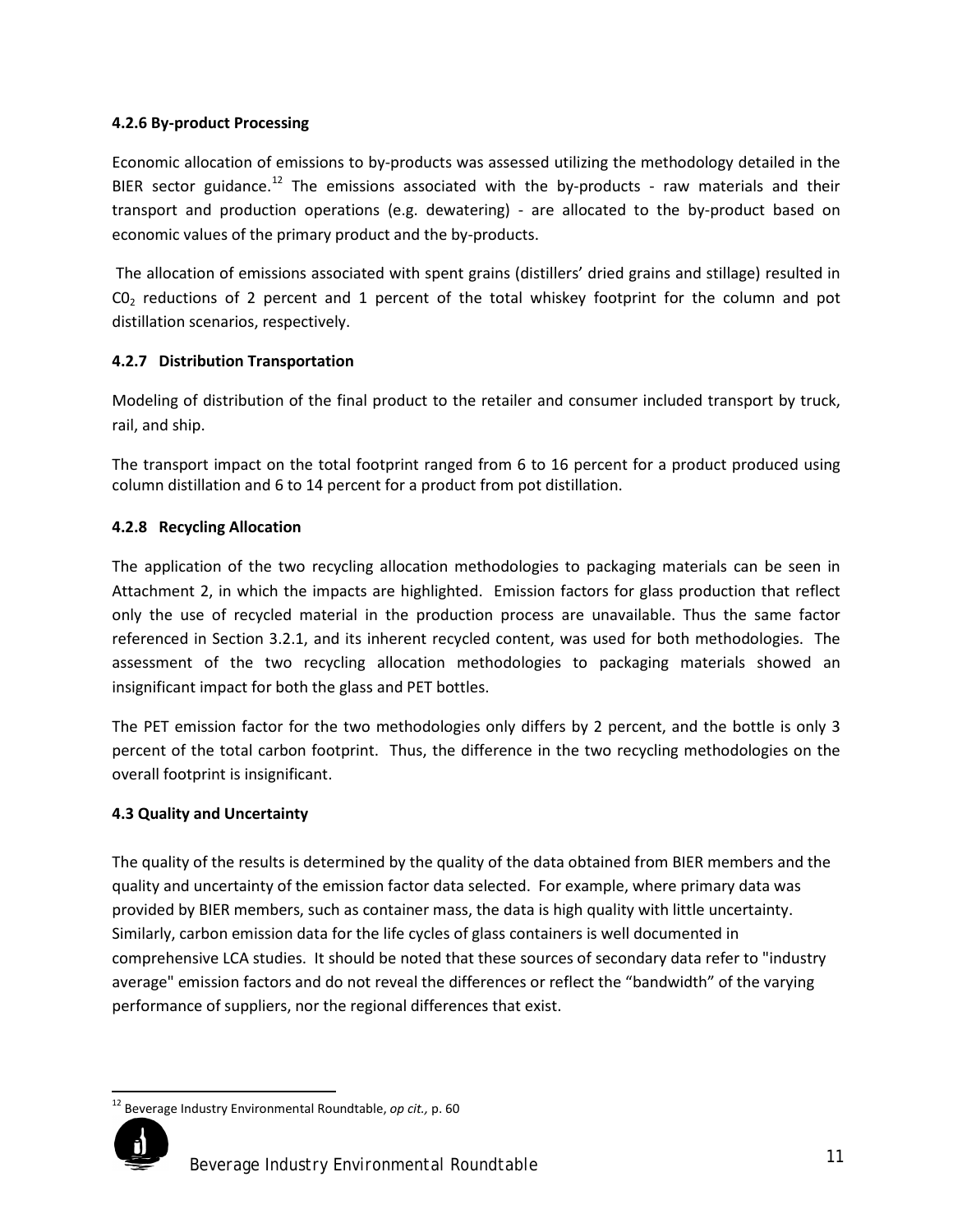Contrast this with the obvious uncertainties associated with both domestic and retail product cooling practices. Multiple variables exist such as temperature, storage times, storage duration, fraction of product cooled, consumer habits, etc. Coupled with factors for regional electricity grid, as opposed to specific local electricity providers, all lend uncertainty to carbon estimates from these activities.

Data uncertainty was assessed applying the methodology and guidance provided by the Greenhouse Gas Protocol.<sup>[13](#page-11-0)</sup> This guidance was published in support of the Product Standard <sup>[14](#page-12-0)</sup> and the Value Chain (Scope 3) Standard.<sup>15</sup>

The assessment, which is detailed in Attachment 3, utilized data quality indicators of precision, completeness, temporal representativeness, geographic representativeness, and technological representativeness, and related them to established uncertainty factors based on data quality criteria. Using these uncertainty factors to calculate the square of the geometric mean then yields a statistical representation of the data uncertainty. Attachment 3 details this assessment.

 $\overline{\phantom{a}}$ 

<span id="page-12-2"></span><span id="page-12-1"></span><sup>15</sup> *Greenhouse Gas Protocol – Corporate Value Chain(Scope 3) Accounting and Reporting Standard*, 2011, World Resources Institute & World Business Council for Sustainable Development



<sup>13</sup> *Quantitative Inventory Uncertainty*, 2011, Greenhouse Gas Protocol

<span id="page-12-0"></span><sup>&</sup>lt;sup>14</sup> WRI & WBCSD, op. cit.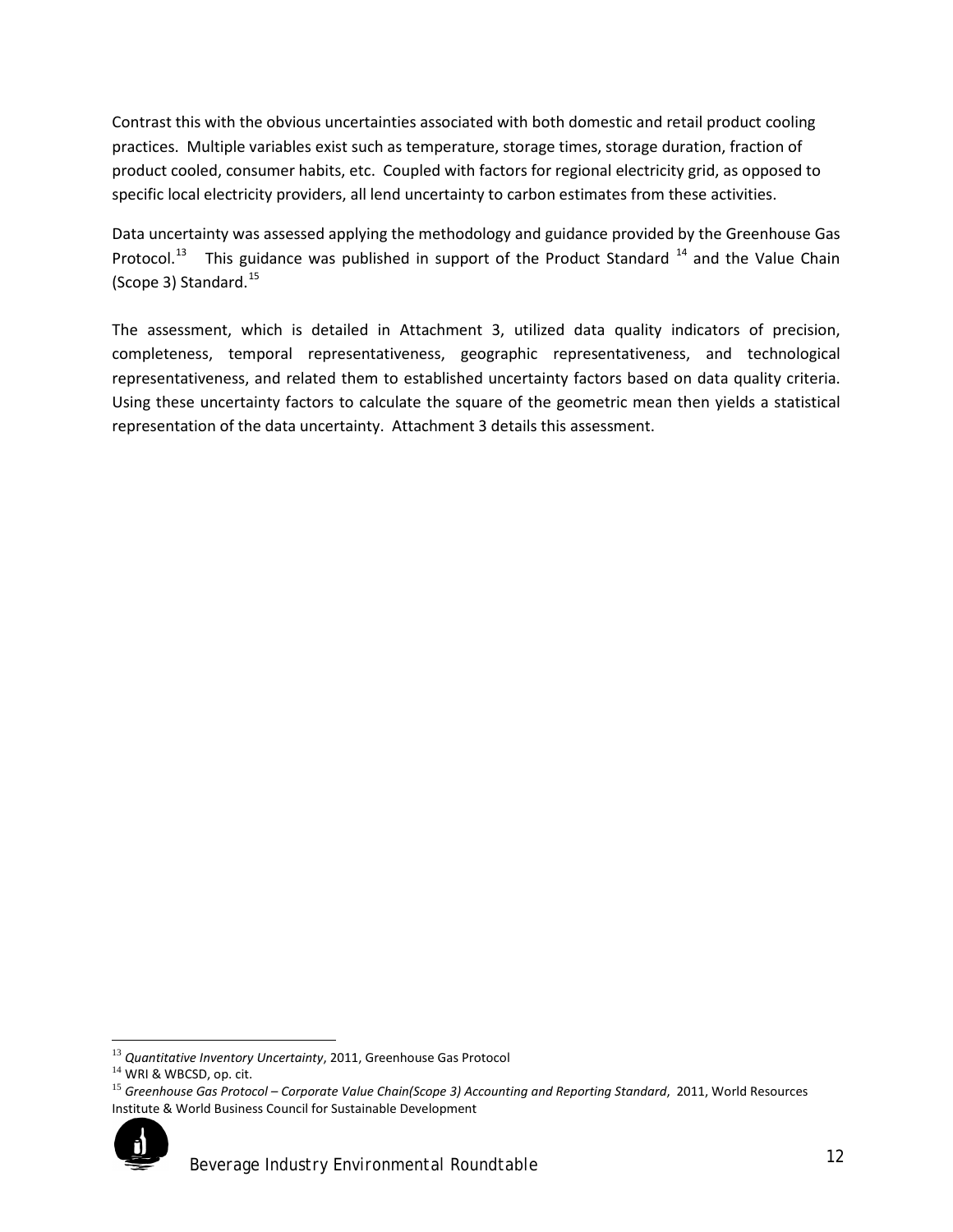# **5.0 Conclusions**

For the column distillation process, the total carbon footprint was calculated to be 2745 grams of CO2e per 750 milliliter bottle. The analysis identified the major contributors to the overall carbon footprint of the bottle as the following:

- Distillation (36%),
- Glass bottle (20%),
- Warehousing (10%), and
- Corn production and transport (9%).

For the pot distillation process, the total carbon footprint is 2971 grams of CO2e per 750 milliliter bottle. The analysis identified the major contributors to the overall carbon footprint of the bottle as the following:

- Distillation (40%),
- Glass bottle (19%),
- Warehousing (10%), and
- Corn production and transport (8%).

De minimis sources - that is, those with emissions of less than one percent of the total - were:

- Rye,
- Wheat,
- Retail electricity and natural gas,
- Lid,
- Bottle Label,
- Label Adhesive,
- Water,
- Plastic (LDPE Shrink Wrap),
- Caramel,
- Fugitive Refrigerants, and
- Wood.

Analysis of the select value chain aspects indicated that:

- Agricultural raw material production and transport comprise 13 percent of the total carbon footprint;
- Emissions from energy use for distillation account for the majority of the total footprint, with the pot distillation having the capability of contributing from 36 to 68 percent of the emissions, based on the reported large range of energy use (eight to 31 megajouleJ per liter of production). Column distillation could contribute from 17 to 36 percent, resulting from energy use of three to eight MJ per liter;
- A change in maturation duration from three years to 12 years results in a change in the contribution to the total footprint of 3 percent to 13 percent;
- Allocation of the emissions associated with by-products had a two percent impact on the total footprint. In the future, BIER intends to expand its analysis of by-products as significant data

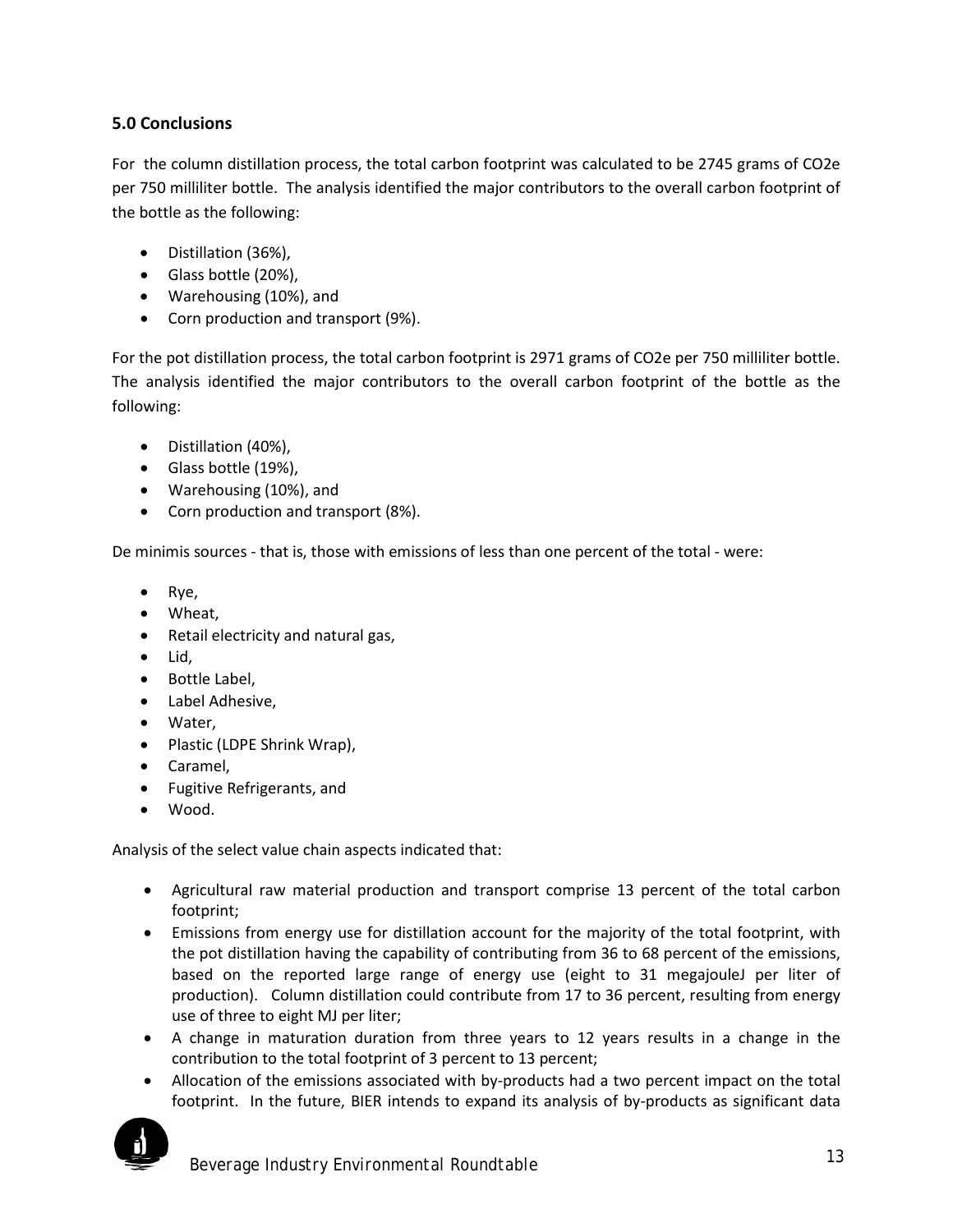becomes available through other studies. BIER will look to incorporate a range of performance to reflect the various methods of by-product disposal; and

• The glass bottle contributed 17 percent to the total footprint, while the PET bottle contributed 4 percent.

These analysis results can be utilized to support discussions on the variability of carbon impacts from similar products, supply chain carbon contributions, and prioritization of reduction opportunities.

# **6.0 Topics for Further Study**

Analysis of the literature, available measurements, activity data, emission factors, and modeling methodologies utilized in this investigation of the carbon footprint of spirits identified several topics that would benefit from additional research in order to increase reliability and precision of results:

• Recipe -

Comprehensive evaluation of the carbon implications of varying the grain recipe;

• Distribution -

Detailed assessment of the impacts of actual distribution logistics and modal change options; and

• Data Quality -

A more detailed look at activity and emission factor data quality and uncertainty would identify opportunities for improvement in quality for those activities that are significant contributors to the carbon footprint and would increase the reliability of the results, thereby improving confidence in any decision-making based on those results.

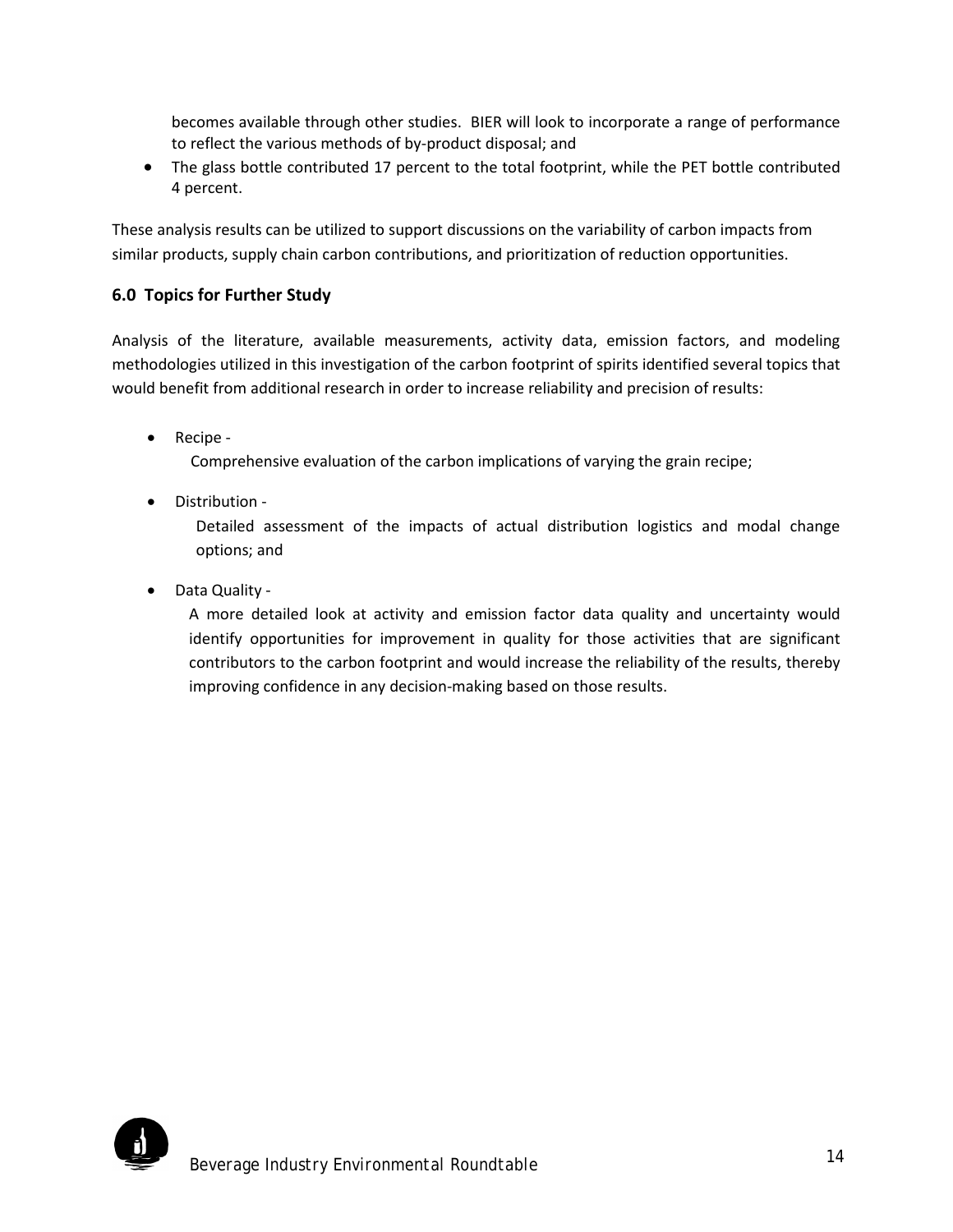# **Attachment 1. Data References and Assumptions - Spirits**

| <b>Beverage Ingredients</b>                                                                  |                                                                                        |  |  |  |  |
|----------------------------------------------------------------------------------------------|----------------------------------------------------------------------------------------|--|--|--|--|
| Transport (Rail)<br>Based on 480 ton-miles/gallon diesel (American Association of Railroads) |                                                                                        |  |  |  |  |
| Transport (Road)                                                                             | Ecoinvent 2.0: transport, lorry >16t, fleet average/tmi/RER                            |  |  |  |  |
| <b>Barley</b>                                                                                |                                                                                        |  |  |  |  |
| <b>Seed Production</b>                                                                       | Ecoinvent 2.0                                                                          |  |  |  |  |
| Transport of Barley (Rail)                                                                   | BIER Member Input, 500 mi                                                              |  |  |  |  |
| Transport of Barley (Road)                                                                   | BIER Member Input, 100 mi                                                              |  |  |  |  |
| <b>Barley Malting</b>                                                                        | Created in Sima Pro using BIER Member Input                                            |  |  |  |  |
| Transport of Malt (Rail)                                                                     | BIER Member Input, 1500 mi                                                             |  |  |  |  |
| <b>Transport of Malt (Road)</b>                                                              | BIER Member Input, 15 mi                                                               |  |  |  |  |
| Corn                                                                                         |                                                                                        |  |  |  |  |
| <b>Seed Production</b>                                                                       | Ecoinvent 2.0                                                                          |  |  |  |  |
| Distance Traveled (Rail)                                                                     | BIER Member Input, 500 mi                                                              |  |  |  |  |
| Distance Traveled (Road)                                                                     | BIER Member Input, 15 mi                                                               |  |  |  |  |
| Rye                                                                                          |                                                                                        |  |  |  |  |
| <b>Seed Production</b>                                                                       | Ecoinvent 2.0                                                                          |  |  |  |  |
| Distance Traveled (Rail)                                                                     | BIER Member Input, 1500 mi                                                             |  |  |  |  |
| Distance Traveled (Road)                                                                     | BIER Member Input, 15 mi                                                               |  |  |  |  |
| Wheat                                                                                        |                                                                                        |  |  |  |  |
| <b>Emission Factor</b>                                                                       | Wheat not included in Whiskey, BIER Member Input                                       |  |  |  |  |
| <b>Water</b>                                                                                 |                                                                                        |  |  |  |  |
| <b>Emission Factor</b>                                                                       | Assumed .000271 gCO2e/g                                                                |  |  |  |  |
|                                                                                              | <b>Packaging Materials</b>                                                             |  |  |  |  |
| Transport (Rail)                                                                             | Based on 480 ton-miles/gallon diesel (American Association of Railroads, 2011)         |  |  |  |  |
| Transport (Road)                                                                             | Ecoinvent 2.0 : transport, lorry >16t, fleet average/tmi/RER                           |  |  |  |  |
| <b>Glass Bottle</b>                                                                          |                                                                                        |  |  |  |  |
| <b>Emission Factor</b>                                                                       | FEVE The European Container Glass Federation                                           |  |  |  |  |
| Weight                                                                                       | <b>BIER Member Input</b>                                                               |  |  |  |  |
| Glass Bottle- Low Weight                                                                     | <b>BIER Member Input</b>                                                               |  |  |  |  |
| Glass Bottle- High Weight                                                                    | <b>BIER Member Input</b>                                                               |  |  |  |  |
| Distance Traveled (Rail)                                                                     | Assumed 0 mi                                                                           |  |  |  |  |
| <b>Distance Traveled (Road)</b>                                                              | Assumed 400 mi                                                                         |  |  |  |  |
| <b>Alternative Packaging (Plastics Bottle)</b>                                               |                                                                                        |  |  |  |  |
| <b>Emission Factor</b>                                                                       | Plastics Europe                                                                        |  |  |  |  |
| Weight                                                                                       | <b>BIER Member Input</b>                                                               |  |  |  |  |
| Distance Traveled (Rail)                                                                     | Assumed 0 mi                                                                           |  |  |  |  |
| Distance Traveled (Road)                                                                     | Assumed 200 mi                                                                         |  |  |  |  |
| <b>Bottle Label</b>                                                                          |                                                                                        |  |  |  |  |
|                                                                                              | 'Solid Waste management and Greenhouse Gases: A Life-Cycle Assessment of Emissions     |  |  |  |  |
| <b>Emission Factor</b>                                                                       | and Sinks", 3rd Edition, September 2006, United States Environmental Protection Agency |  |  |  |  |
| Weight                                                                                       | <b>BIER Member Input</b>                                                               |  |  |  |  |
| Distance Traveled (Rail)                                                                     | Assumed 0 mi                                                                           |  |  |  |  |
| Distance Traveled (Road)                                                                     | Assumed 350 mi                                                                         |  |  |  |  |
| <b>Label Adhesive</b>                                                                        |                                                                                        |  |  |  |  |
| <b>Emission Factor</b>                                                                       | <b>Plastics Europe</b>                                                                 |  |  |  |  |
| <b>Weight of Bottle</b>                                                                      | <b>BIER Member Input</b>                                                               |  |  |  |  |
| Distance Traveled (Rail)                                                                     | Assumed 0 mi                                                                           |  |  |  |  |
| Distance Traveled (Road)                                                                     | Assumed 500 mi                                                                         |  |  |  |  |

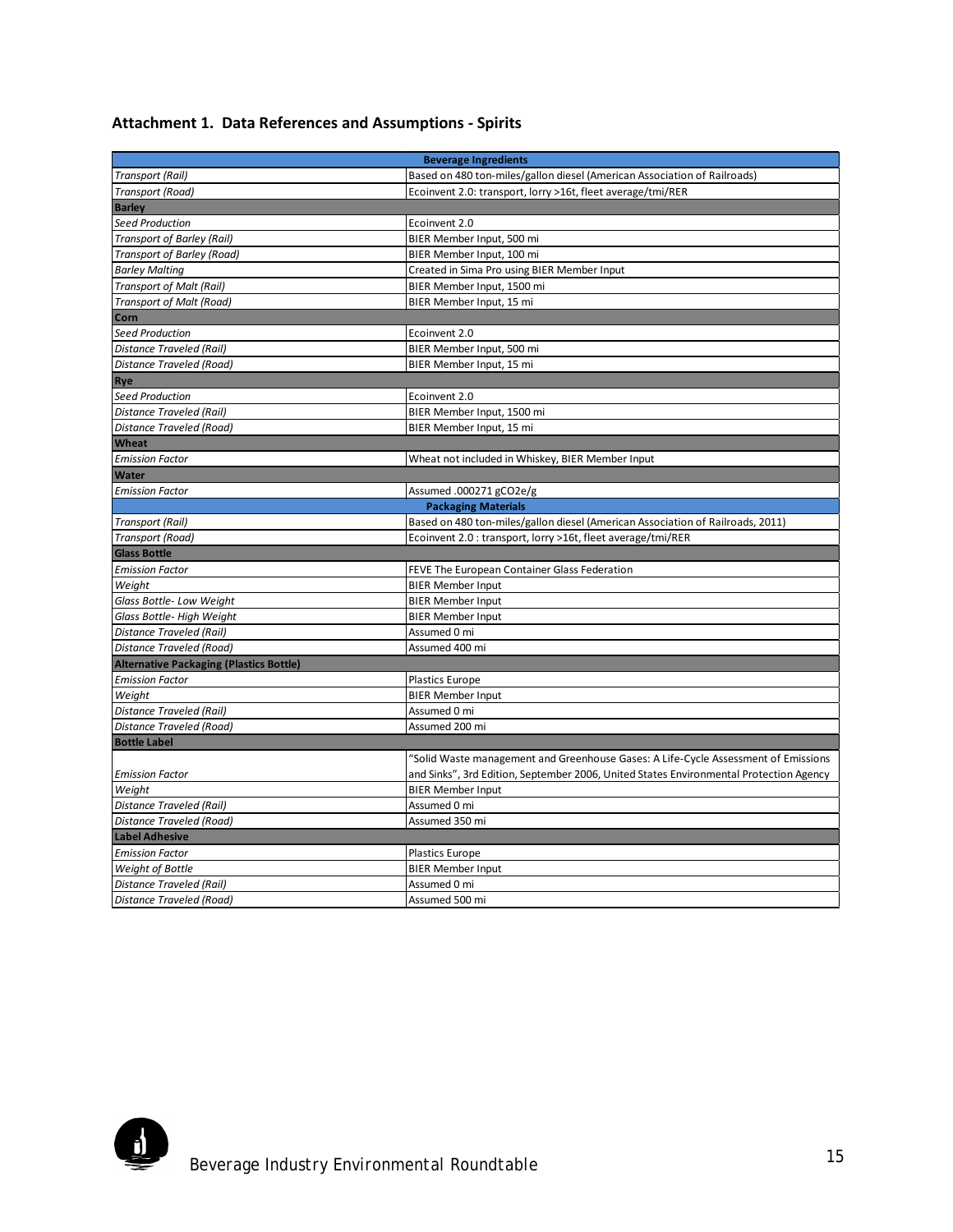# **Attachment 1. Data References and Assumptions – Spirits (continued)**

| Cap - HDPE                          |                                                                                        |
|-------------------------------------|----------------------------------------------------------------------------------------|
| <b>Emission Factor</b>              | Plastics Europe                                                                        |
| Weight                              | <b>BIER Member Input</b>                                                               |
| Distance Traveled (Rail)            | Assumed 0 mi                                                                           |
| Distance Traveled (Road)            | Assumed 125 mi                                                                         |
| <b>Plastics (LDPE Shrink Wrap)</b>  |                                                                                        |
| <b>Emission Factor</b>              | Shrink wrap impact not material based on BIER Member LCA                               |
| <b>Corrugated Cardboard</b>         |                                                                                        |
|                                     | 'Solid Waste management and Greenhouse Gases: A Life-Cycle Assessment of Emissions     |
| <b>Emission Factor</b>              | and Sinks", 3rd Edition, September 2006, United States Environmental Protection Agency |
| Functional Unit (Uses per Tray)     | Average Corrugated Cardboard used 12 times, based on BIER Member Input                 |
| Weight of Tray                      | <b>BIER Member Input</b>                                                               |
| Distance Traveled (Rail)            | Assumed 0 mi                                                                           |
| Distance Traveled (Road)            | Assumed 500 mi                                                                         |
| <b>Wood Pallet</b>                  |                                                                                        |
|                                     | 'Solid Waste management and Greenhouse Gases: A Life-Cycle Assessment of Emissions     |
| <b>Emission Factor</b>              | and Sinks", 3rd Edition, September 2006, United States Environmental Protection Agency |
| Weight                              | <b>BIER Member Input</b>                                                               |
| <b>Functional Unit (uses)</b>       | Average Wood Pallet is used 672 times, based on BIER Member data                       |
| Distance Traveled (Rail)            | Assumed 0 mi                                                                           |
| Distance Traveled (Road)            | Assumed 500 mi                                                                         |
|                                     | <b>Production and Warehouse:</b>                                                       |
| <b>Pot Distillation</b>             | <b>BIER Member Input</b>                                                               |
| <b>Column Distillation</b>          | <b>BIER Member Input</b>                                                               |
| <b>Energy Use</b>                   | <b>BIER Member Input</b>                                                               |
| <b>Electric Emission Factor</b>     | g/kWh, eGRID USEPA Average 2008                                                        |
| <b>Co-Products</b>                  |                                                                                        |
| <b>Transport Emission Factor</b>    | Ecoinvent 2.0: transport, lorry >16t, fleet average/tmi/RER                            |
| Mass (g/750 mL)                     | <b>BIER Member Input</b>                                                               |
| Value of Co-Products (USD/g)        | <b>BIER Sector Guidance</b>                                                            |
| Value of Whiskey (USD/750 mL)       | <b>BIER Sector Guidance</b>                                                            |
| <b>Distance Traveled</b>            | <b>BIER Member Input</b>                                                               |
| <b>Warehousing</b>                  |                                                                                        |
| Annual Warehouse Energy Consumption | <b>BIER Sector Guidance</b>                                                            |
| <b>Emission Factor</b>              | g/MJ, eGRID USEPA Average 2008                                                         |
| <b>Maturation</b>                   |                                                                                        |
| <b>Storage Term</b>                 | <b>BIER Member Input</b>                                                               |
| <b>Annual Loss</b>                  | <b>BIER Member Input</b>                                                               |

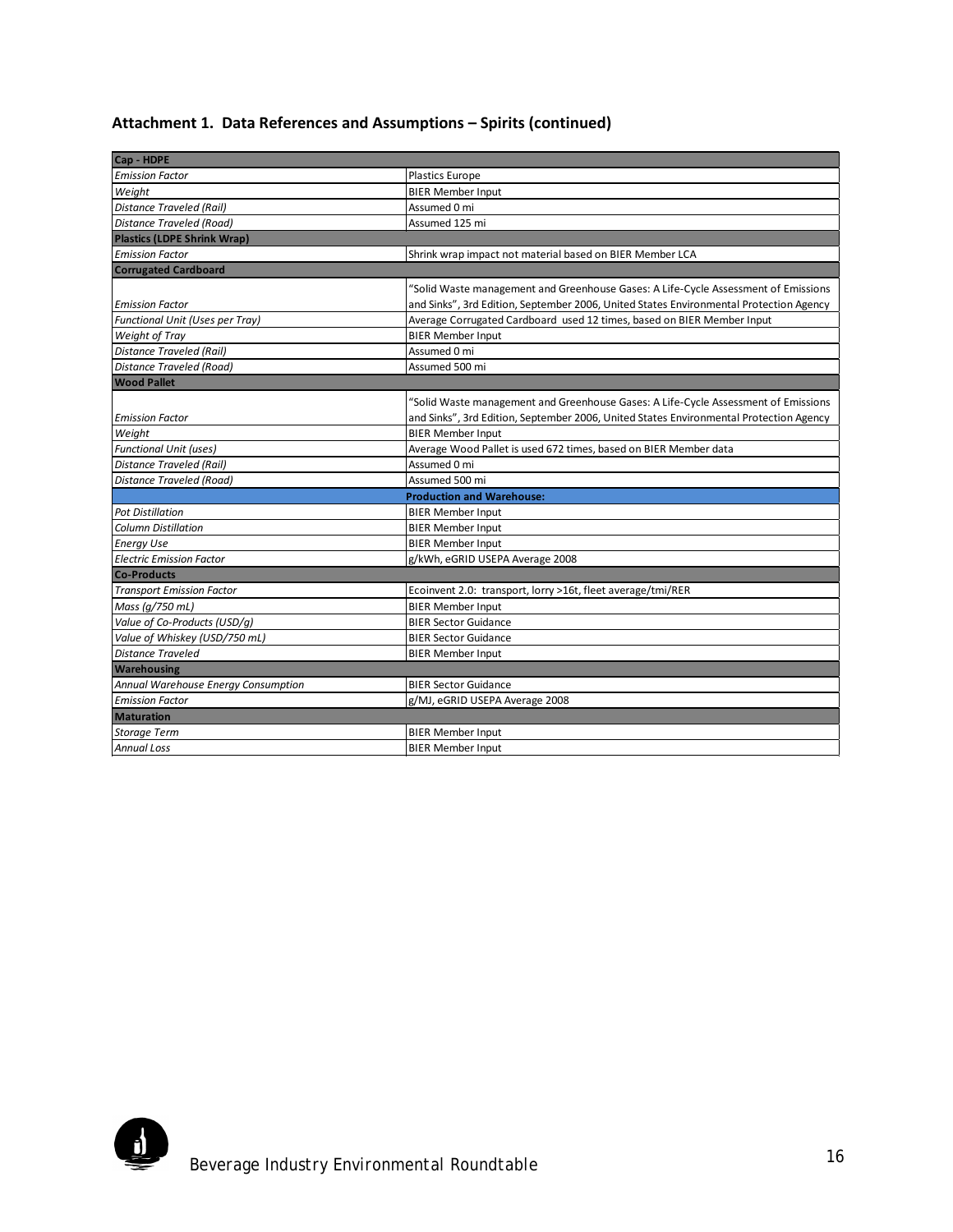# **Attachment 1. Data References and Assumptions – Spirits (continued)**

|                                                            | <b>Retail And Consumption</b>                                                           |
|------------------------------------------------------------|-----------------------------------------------------------------------------------------|
| <b>Retail lighting/heating</b>                             |                                                                                         |
|                                                            | http://www.eia.doe.gov/emeu/consumptionbriefs/cbecs/pbawebsite/retailserv/retserv       |
| Average Annual kWh use of Retailer (kWh/SF*yr.)            | howuseelec.htm                                                                          |
|                                                            | http://www.eia.doe.gov/emeu/consumptionbriefs/cbecs/pbawebsite/retailserv/retserv       |
| Average Annual Natural Gas use of Retailer (therms/SF*yr.) | howuseelec.htm                                                                          |
| <b>SF of Product</b>                                       | Informed estimate                                                                       |
| Residence Time (Days)                                      | <b>BIER Member Input</b>                                                                |
| Electricity Grid (g CO2e/kWh)                              | g/kWh, eGRID USEPA Average 2008                                                         |
| Natural Gas EF (g CO2e/therm)                              | "Fuel Emissions Factor" spreadsheet, 2009, Energy Information Administration            |
| <b>Domestic Refrigeration</b>                              |                                                                                         |
| "Chill to" temperature                                     | N/A                                                                                     |
| <b>Fraction chilled</b>                                    | N/A                                                                                     |
| <b>Ice for Consumption</b>                                 |                                                                                         |
| Cubes per Serving                                          | 2 Cubes, BIER Member Input                                                              |
| <b>Fraction Served on Ice</b>                              | 50%, BIER Member Input                                                                  |
|                                                            | <b>Transportation and Distribution</b>                                                  |
| Road                                                       | Ecoinvent 2.0: transport, lorry >16t, fleet average/tmi/RER                             |
|                                                            | 0.2534 kg/tmi for trucks 3.5 - 16 tonnes based on Ecoinvent data for EURO3, EURO4, and  |
| <b>Road High</b>                                           | EURO <sub>5</sub>                                                                       |
| Road Low                                                   | Recommended emissions factor for articulated truck                                      |
| Distance traveled by road                                  | Assumed 500 mi                                                                          |
| Rail                                                       | Based on 480 ton-miles/gallon diesel (American Association of Railroads)                |
| <b>Rail High</b>                                           | Ecoinvent Transport Report (No 14), Table 6-17 shows 33.6 g CO2/tmi for diesel trains.  |
| Rail Low                                                   | Ecoinvent Transport Report (No 14), Table 6-17 shows 2.13 g CO2/tmi for electric trains |
| Distance traveled by rail                                  | Assumed 500 mi                                                                          |
| Ocean                                                      | Ecoinvent 2.0                                                                           |
| Ocean High                                                 | Recommended high end range emissions factor                                             |
| Ocean Low                                                  | Ecoinvent 2.0                                                                           |
| Distance traveled by ocean                                 | Assumed 3000 mi                                                                         |

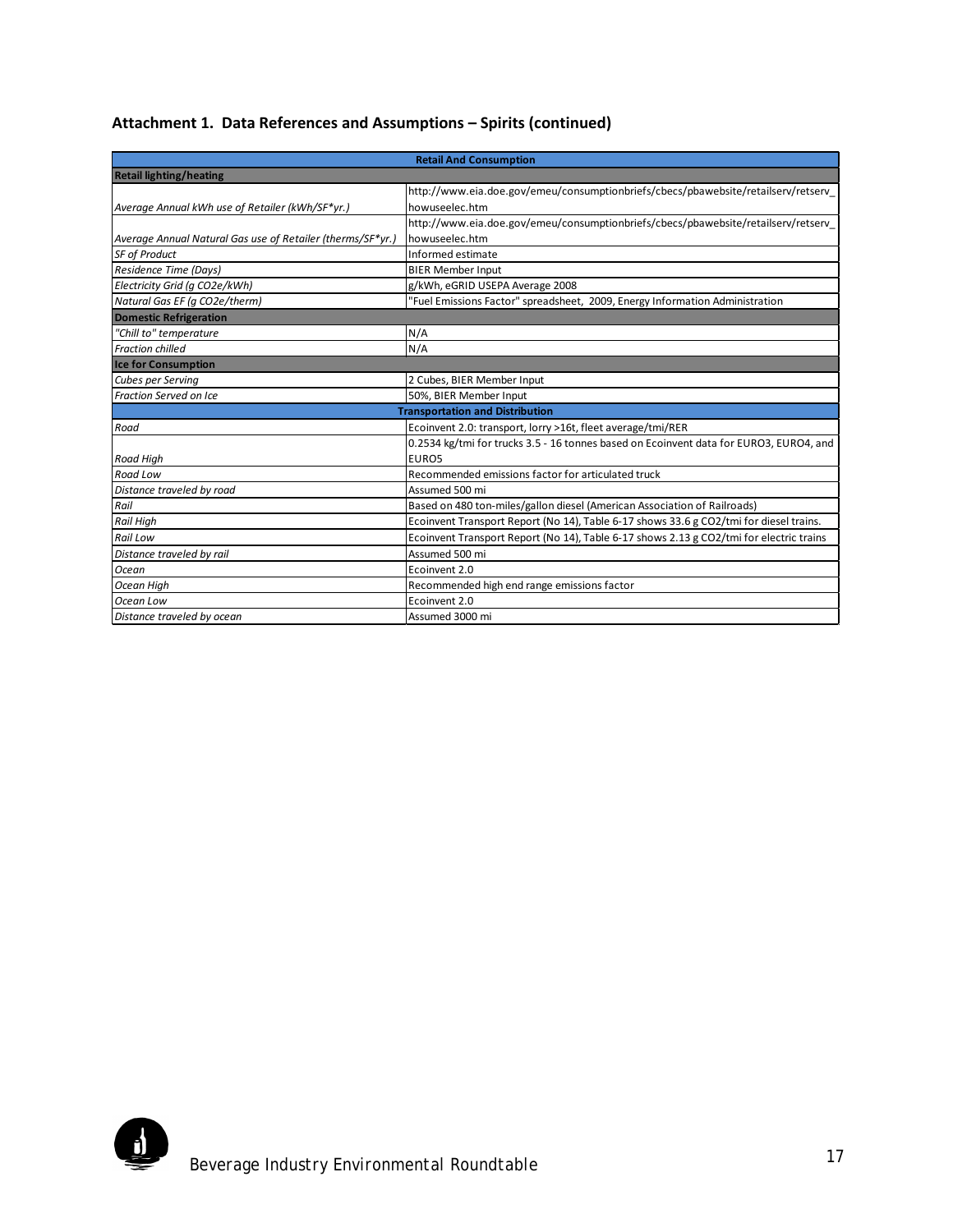|                                    | <b>Column Distillation</b><br>Pot Distillation |                                        |          |       |          |             |          |                         |
|------------------------------------|------------------------------------------------|----------------------------------------|----------|-------|----------|-------------|----------|-------------------------|
|                                    | <b>Baseline</b>                                |                                        |          |       |          |             |          |                         |
|                                    |                                                | Closed Loop<br><b>Recycled Content</b> |          |       |          | Closed Loop |          | <b>Recycled Content</b> |
| <b>Upstream</b>                    |                                                |                                        |          |       |          |             |          |                         |
| <b>Packaging Materials</b>         | 625.81                                         | 23%                                    | 624.55   | 23%   | 625.81   | 21%         | 624.55   | 21%                     |
| Glass Bottle (750 mL)              | 559.41                                         | 20%                                    | 559.41   | 20%   | 559.41   | 19%         | 559.41   | 19%                     |
| <b>Bottle Label</b>                | 3.60                                           | 0%                                     | 3.60     | 0%    | 3.60     | 0%          | 3.60     | 0%                      |
| Label Adhesive                     | 0.74                                           | 0%                                     | 0.74     | 0%    | 0.74     | 0%          | 0.74     | 0%                      |
| Cap                                | 4.83                                           | 0%                                     | 4.70     | 0%    | 4.83     | 0%          | 4.70     | 0%                      |
| <b>Corrugated Cardboard</b>        | 57.45                                          | 2%                                     | 56.34    | 2%    | 57.45    | 2%          | 56.34    | 2%                      |
| Plastic (LDPE Shrink Wrap)         | 0.00                                           | 0%                                     | 0.00     | 0%    | 0.00     | 0%          | 0.00     | 0%                      |
| Wood                               | $-0.22$                                        | 0%                                     | $-0.23$  | 0%    | $-0.22$  | 0%          | $-0.23$  | 0%                      |
| <b>Beverage Ingredients</b>        | 357.23                                         | 13%                                    | 357.23   | 13%   | 357.23   | 12%         | 357.23   | 12%                     |
| Barley                             | 95.32                                          | 3%                                     | 95.32    | 3%    | 95.32    | 3%          | 95.32    | 3%                      |
| Corn                               | 240.41                                         | 9%                                     | 240.41   | 9%    | 240.41   | 8%          | 240.41   | 8%                      |
| Rye                                | 21.37                                          | 1%                                     | 21.37    | 1%    | 21.37    | 1%          | 21.37    | 1%                      |
| Wheat                              | 0.00                                           | 0%                                     | 0.00     | 0%    | 0.00     | 0%          | 0.00     | 0%                      |
| Caramel                            | 0.00                                           | 0%                                     | 0.00     | 0%    | 0.00     | 0%          | 0.00     | 0%                      |
| Water                              | 0.12                                           | 0%                                     | 0.12     | 0%    | 0.12     | 0%          | 0.12     | 0%                      |
| <b>Upstream Totals</b>             | 980                                            | 40%                                    | 980      | 40%   | 980      | 30%         | 980      | 30%                     |
|                                    |                                                |                                        |          |       |          |             |          |                         |
| <b>Controlled</b>                  |                                                |                                        |          |       |          |             |          |                         |
| Production                         | 1066.69                                        | 39%                                    | 1066.69  | 39%   | 1270.10  | 43%         | 1270.10  | 43%                     |
| Pot Distillation                   | 0.00                                           | 0%                                     | 0.00     | 0%    | 1195.68  | 40%         | 1195.68  | 40%                     |
| <b>Column Distillation</b>         | 992.27                                         | 36%                                    | 992.27   | 36%   | 0.00     | 0%          | 0.00     | 0%                      |
| <b>Bottling</b>                    | 74.42                                          | 3%                                     | 74.42    | 3%    | 74.42    | 3%          | 74.42    | 3%                      |
| <b>Co-Products</b>                 | 5.60                                           | 0%                                     | 5.60     | 0%    | 5.60     | 0%          | 5.60     | 0%                      |
| <b>Spent Grain Allocation</b>      | $-43.35$                                       | $-2%$                                  | $-43.35$ | $-2%$ | $-43.35$ | $-1%$       | $-43.35$ | -1%                     |
| Energy + Transportation Inputs     | 48.95                                          | 2%                                     | 48.95    | 2%    | 48.95    | 2%          | 48.95    | 2%                      |
| Warehousing                        | 283.50                                         | 10%                                    | 283.50   | 10%   | 283.50   | 10%         | 283.50   | 10%                     |
| Warehousing                        | 283.50                                         | 10%                                    | 283.50   | 10%   | 283.50   | 10%         | 283.50   | 10%                     |
| <b>Maturation</b>                  | 138.83                                         | 5%                                     | 138.83   | 5%    | 160.45   | 5%          | 160.45   | 5%                      |
| Maturation (Additional Ag Burden)  | 138.83                                         | 5%                                     | 138.83   | 5%    | 160.45   | 5%          | 160.45   | 5%                      |
| <b>Controlled Totals</b>           | 1500                                           | 60%                                    | 1500     | 60%   | 1720     | 60%         | 1720     | 60%                     |
|                                    |                                                |                                        |          |       |          |             |          |                         |
| <b>Downstream</b>                  |                                                |                                        |          |       |          |             |          |                         |
| Retail                             | 20.21                                          | 1%                                     | 20.21    | 1%    | 20.21    | 1%          | 20.21    | 1%                      |
| <b>Electricity and Natural Gas</b> | 20.21                                          | 1%                                     | 20.21    | 1%    | 20.21    | 1%          | 20.21    | 1%                      |
| <b>Fugitive Refrigerants</b>       | 0.00                                           | 0%                                     | 0.00     | 0%    | 0.00     | 0%          | 0.00     | 0%                      |
| <b>Use</b>                         | 62.07                                          | 2%                                     | 62.07    | 2%    | 62.07    | 2%          | 62.07    | 2%                      |
| Electricity                        | 62.07                                          | 2%                                     | 62.07    | 2%    | 62.07    | 2%          | 62.07    | 2%                      |
| <b>Distribution</b>                | 185.47                                         | 7%                                     | 185.47   | 7%    | 185.47   | 6%          | 185.47   | 6%                      |
| Transportation                     | 185.47                                         | 7%                                     | 185.47   | 7%    | 185.47   | 6%          | 185.47   | 6%                      |
| <b>Downstream Totals</b>           | 270                                            | 10%                                    | 270      | 10%   | 270      | 10%         | 270      | 10%                     |
|                                    |                                                |                                        |          |       |          |             |          |                         |
| <b>Grand Total</b>                 | 2750                                           | 100%                                   | 2740     | 100%  | 2970     | 100%        | 2970     | 100%                    |

# **Attachment 2. Baseline Carbon Footprint – Spirits<sup>a</sup>**

<sup>a</sup> Given the uncertainty inherent to secondary data points utilized in conducting these analyses, all "Total" values have been rounded to the nearest 10's value.

> Impact of applying closed loop approximation and recycled content recycling allocation methodologies

 *Beverage Industry Environmental Roundtable* <sup>18</sup>

 $\mathbf{j}$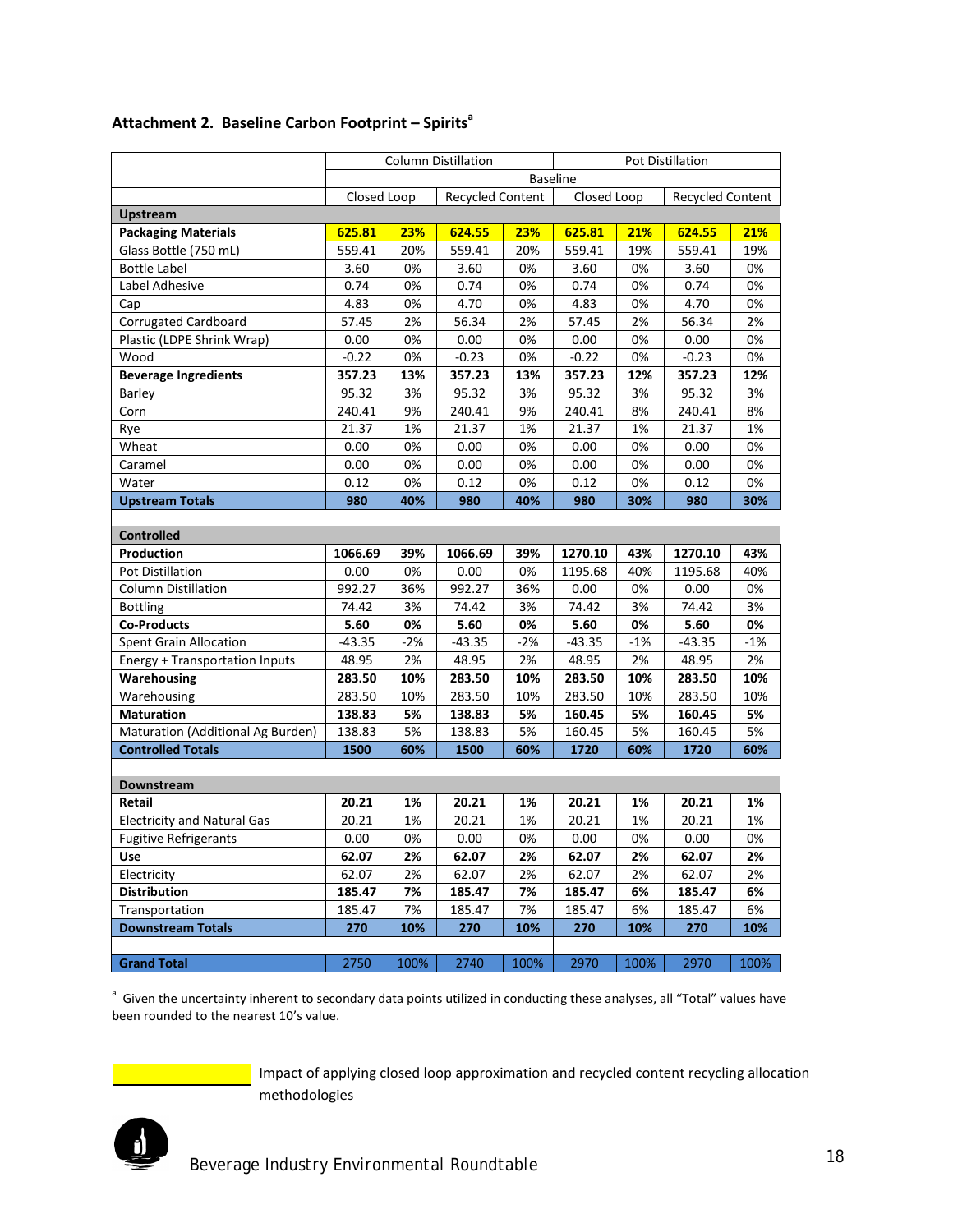#### **Attachment 3. Uncertainty Determination**

Data uncertainty was assessed applying the methodology and guidance provided in the Greenhouse Gas Protocol document, *Quantitative Inventory Uncertainty, [16](#page-12-2)* that was published in 2011 in support of the Product Standard and the Value Chain (Scope 3) Standard.

This assessment utilizes a pedigree matrix approach in which qualitative data quality indicators (precision, completeness, temporal representativeness, geographic representativeness, and technological representativeness (see Box)) are related to uncertainty ranges for various parameters.

**Precision/Reliability:** the degree to which the sources, data collection methods, and verification procedures used to obtain the data are specific to the process in question and are dependable

**Completeness:** the degree to which the data are statistically representative of the process

**Temporal representativeness:** the degree to which the data reflect the actual time (e.g., year) or age of the process

**Geographical representativeness:** the degree to which the data reflects actual geographic location of the processes within the inventory boundary (e.g. country or site)

**Technological representativeness:** the degree to which the data reflect the actual technology(ies) used in the process

An uncertainty factor is assigned to the five data quality indicators and four data quality criteria - very good, good, fair, and poor. These uncertainty factors are shown in Table A3-1.

|                                         | Very Good | Good | Fair | Poor |  |  |  |  |
|-----------------------------------------|-----------|------|------|------|--|--|--|--|
| Precision                               | 1.00      | 1.10 | 1.20 | 1.50 |  |  |  |  |
| Completeness                            | 1.00      | 1.05 | 1.10 | 1.20 |  |  |  |  |
| <b>Temporal Representativeness</b>      | 1.00      | 1.10 | 1.20 | 1.50 |  |  |  |  |
| Geographic Representativeness           | 1.00      | 1.02 | 1.05 | 1.10 |  |  |  |  |
| <b>Technological Representativeness</b> | 1.00      | 1.20 | 1.50 | 2.00 |  |  |  |  |

#### **Table A3-1. Uncertainty Factors based on Data Quality Ratings**

These uncertainty factors are used to calculate the total uncertainty, expressed as the square of the geometric standard deviation (95 percent confidence interval), as shown in the following equation.

 <sup>16</sup> *Quantitative Inventory Uncertainty*, 2011, Greenhouse Gas Protocol